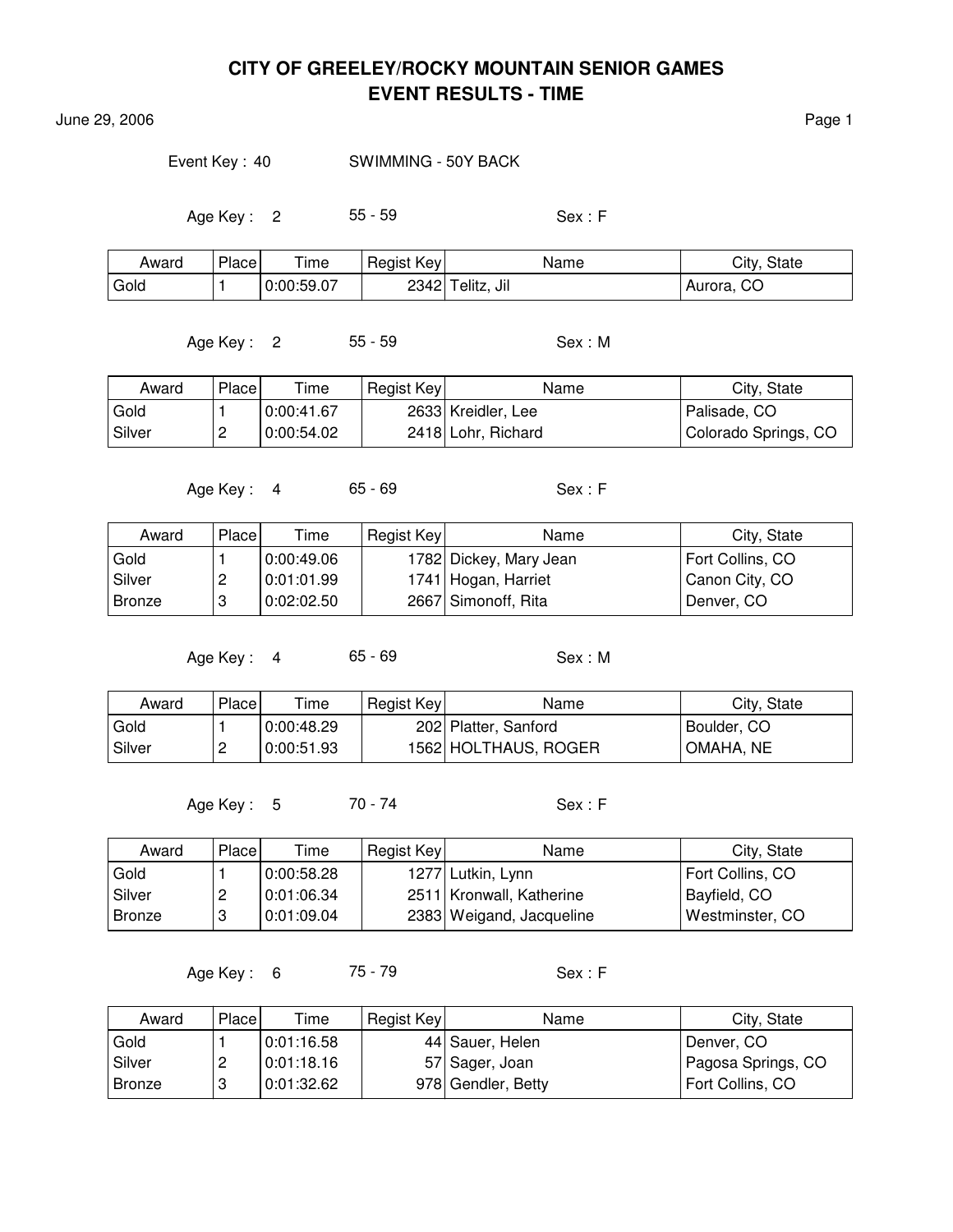**June 29, 2006** Page 2

Event Key: 40 SWIMMING - 50Y BACK

Age Key : 6 75 - 79 Sex : M

| Award  | Place    | Time       | Regist Key | Name                 | City, State |
|--------|----------|------------|------------|----------------------|-------------|
| Gold   |          | 0:00:37.74 |            | 1535 Hadley, Stephen | Arvada, CO  |
| Silver | <u>_</u> | 0:01:09.43 |            | 1904 Millman, Jerry  | Greeley, CO |

Age Key : 7 80 - 84 Sex : F

| Award | Place | ime        | Regist Key | Name              | City, State          |
|-------|-------|------------|------------|-------------------|----------------------|
| Gold  |       | 0:01:45.88 |            | 454 Gatza, Willie | Colorado Springs, CO |

Age Key : 7 80 - 84 Sex : M

| Award  | Place    | Time       | Regist Key | Name             | City, State        |
|--------|----------|------------|------------|------------------|--------------------|
| Gold   |          | 0:00:51.55 |            | 58 Sager, Jerome | Pagosa Springs, CO |
| Silver | <u>_</u> | 0.01:18.63 |            | 830 PYEATT, MAX  | ALBUQUERQUE, NM    |

Age Key : 8 85 - 89 Sex : F

| Award | Place | $T$ ime    | Regist Key | Name                | City, State |
|-------|-------|------------|------------|---------------------|-------------|
| Gold  |       | 0:01:27.68 |            | 2128 Kendall, Betty | Aurora, CO  |

Age Key: 8 85 - 89 Sex: M

| Award | Place | Time       | Regist Key | Name              | City, State |
|-------|-------|------------|------------|-------------------|-------------|
| Gold  |       | 0:01:03.79 |            | 530 Wood, Richard | Aurora, CO  |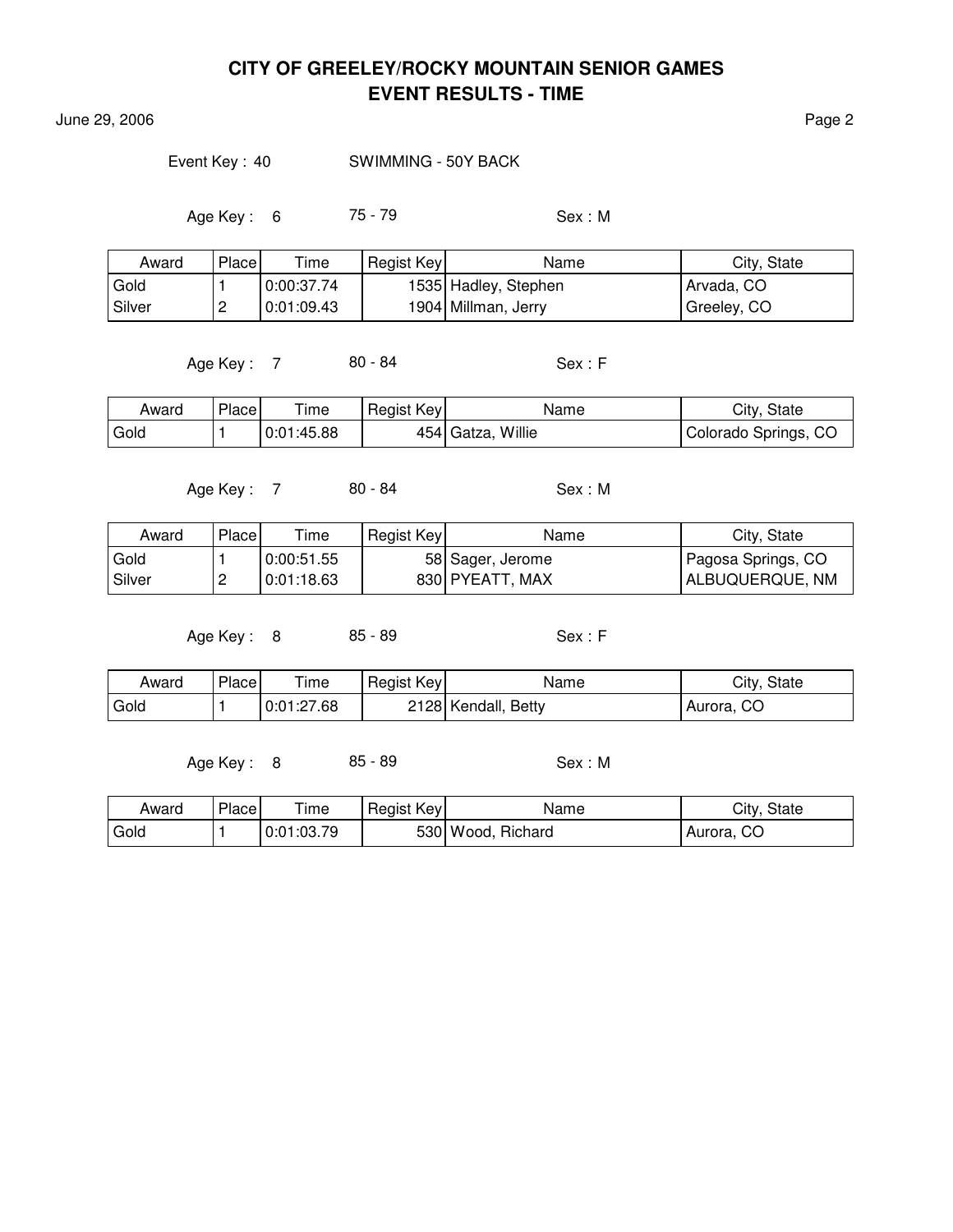June 29, 2006 Page 3

#### Event Key: 41 SWIMMING - 50Y BREAST

Age Key: 1 50 - 54 Sex: M

| Award | Place | $T$ ime    | Regist Key | Name               | City, State          |
|-------|-------|------------|------------|--------------------|----------------------|
| Gold  |       | 0:00:34.25 |            | 2679 Brown, Robert | Colorado Springs, CO |

Age Key : 2 55 - 59 Sex : F

Award Place Time Regist Key Name Name City, State Gold  $\vert$  1  $\vert$  0:00:48.48  $\vert$  2677 Darling, Dixie  $\vert$  Lakewood, CO Silver | 2 | 0:01:01.78 | 2342 Telitz, Jil | Aurora, CO

Age Key : 2 55 - 59 Sex : M

| Award | Place, | $- \cdot$<br>ime | Regist Key | Name                  | City, State  |
|-------|--------|------------------|------------|-----------------------|--------------|
| Gold  |        | 0:00:42.81       |            | 2633 Kreidler,<br>Lee | Palisade, CO |

Age Key : 3 60 - 64 Sex : F

Award Place Time Regist Key Name Name City, State Gold  $\vert$  1  $\vert$  0:01:17.00  $\vert$  367 Meyers, Kerstin **Brighton, CO** 

Age Key: 3 60 - 64 Sex: M

| Award | Place | Time       | Regist Key | Name                 | City, State |
|-------|-------|------------|------------|----------------------|-------------|
| Gold  |       | 0:00:38.41 |            | 1521 Edwards, Morgan | Parker, CO  |

Age Key : 4 65 - 69 Sex : F

| Award    | Placel | Time       | Regist Key | Name                       | City, State      |
|----------|--------|------------|------------|----------------------------|------------------|
| Gold     |        | 0:01:02.76 |            | 1782 Dickey, Mary Jean     | Fort Collins, CO |
| l Silver | ▃      | 0.01:09.00 |            | 1505 Rattenborg, Christine | Fort Collins, CO |
| Bronze   |        | 0:01:24.88 |            | 1741 Hogan, Harriet        | Canon City, CO   |

Age Key: 4 65 - 69 Sex: M

| Award               | Place | Time       | Regist Key | Name                  | City, State     |
|---------------------|-------|------------|------------|-----------------------|-----------------|
| Gold                |       | 0:00:45.31 |            | 1736   McGill, Donald | Westminster, CO |
| <sub>i</sub> Silver | ∼     | 0:00:52.62 |            | 202 Platter, Sanford  | Boulder, CO     |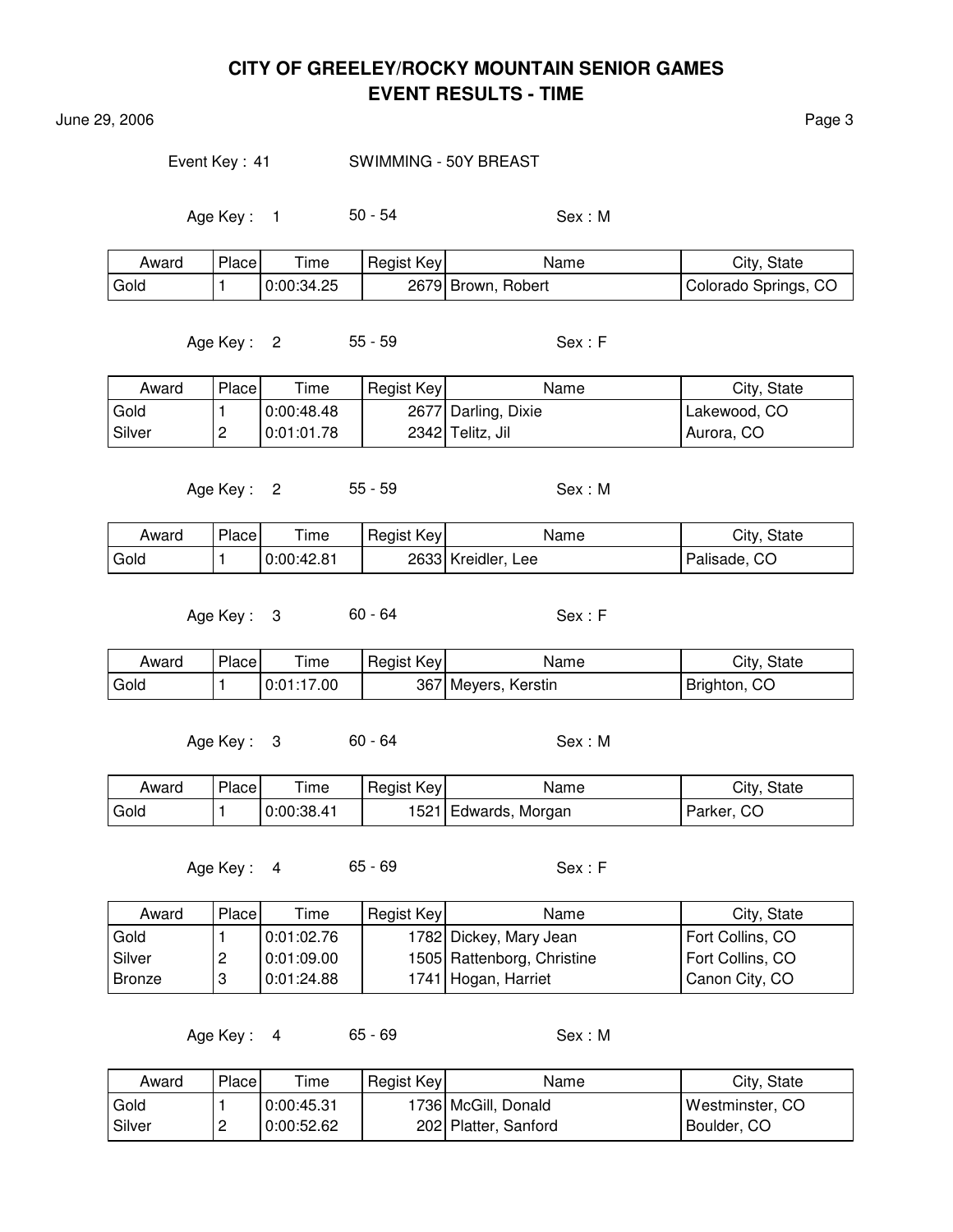June 29, 2006 **Page 4** 

#### Event Key: 41 SWIMMING - 50Y BREAST

Age Key : 5 70 - 74 Sex : F

| Award    | Place    | Time       | Regist Key | Name                       | City, State  |
|----------|----------|------------|------------|----------------------------|--------------|
| Gold     |          | 0:00:55.87 |            | 2504 Haesemeyer, Elizabeth | Windsor, CO  |
| l Silver | <u>_</u> | 0:01:08.74 |            | 2511 Kronwall, Katherine   | Bayfield, CO |

Age Key : 6 75 - 79 Sex : F

| Award  | Place | Time       | Regist Key | Name               | City, State      |
|--------|-------|------------|------------|--------------------|------------------|
| Gold   |       | 0:01:25.28 |            | 978 Gendler, Betty | Fort Collins, CO |
| Silver | c     | 0:01:36.10 |            | 44 Sauer, Helen    | Denver, CO       |

Age Key : 8 85 - 89 Sex : F

| Award | Place | $\mathsf{r}_{\mathsf{ime}}$ | Regist Key | Name                | City, State |
|-------|-------|-----------------------------|------------|---------------------|-------------|
| Gold  |       | 0:01:32.92                  |            | 2128 Kendall, Betty | Aurora, CO  |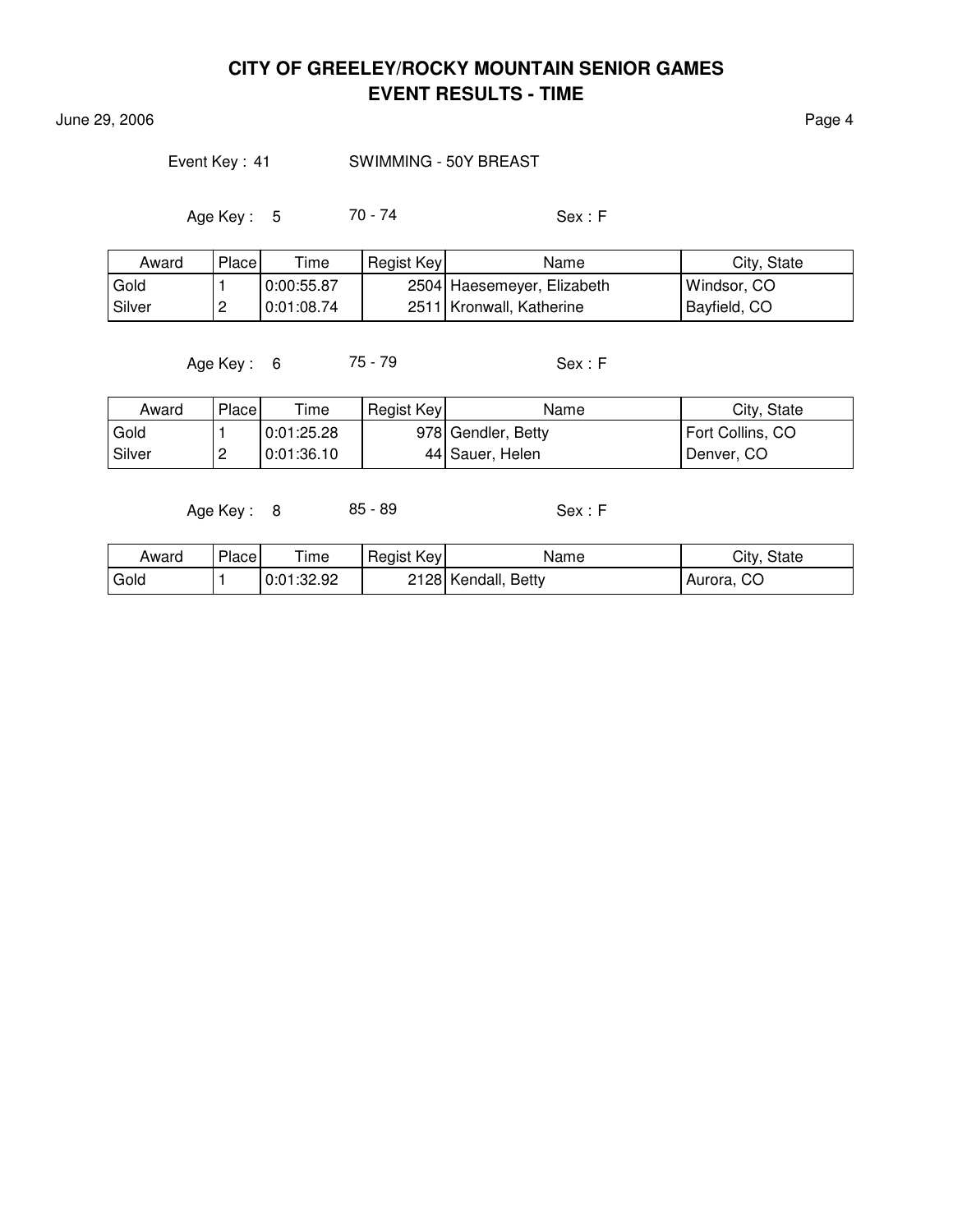**June 29, 2006** Page 5

Event Key: 42 SWIMMING - 50Y FLY

Age Key : 4 65 - 69 Sex : M

| Award | Place | $T$ ime    | Regist Key | Name                 | City, State |
|-------|-------|------------|------------|----------------------|-------------|
| Gold  |       | 0:00:44.36 |            | 1562 HOLTHAUS, ROGER | OMAHA, NE   |

Age Key : 5 70 - 74 Sex : F

| Award    | <b>Place</b> | Time       | Regist Key | Name                       | City, State         |
|----------|--------------|------------|------------|----------------------------|---------------------|
| Gold     |              | 0:00:56.74 |            | 2511   Kronwall, Katherine | Bayfield, CO        |
| l Silver |              | 0:01:03.14 |            | 1277 Lutkin, Lynn          | Fort Collins, CO    |
| Bronze   |              | 0:01:23.56 |            | 8 Hertzberg, Ruth          | Copper Mountain, CO |

Age Key : 7 80 - 84 Sex : F

| Award | Place | Time       | Regist Key | Name              | City, State          |
|-------|-------|------------|------------|-------------------|----------------------|
| Gold  |       | 0:02:47.57 |            | 454 Gatza, Willie | Colorado Springs, CO |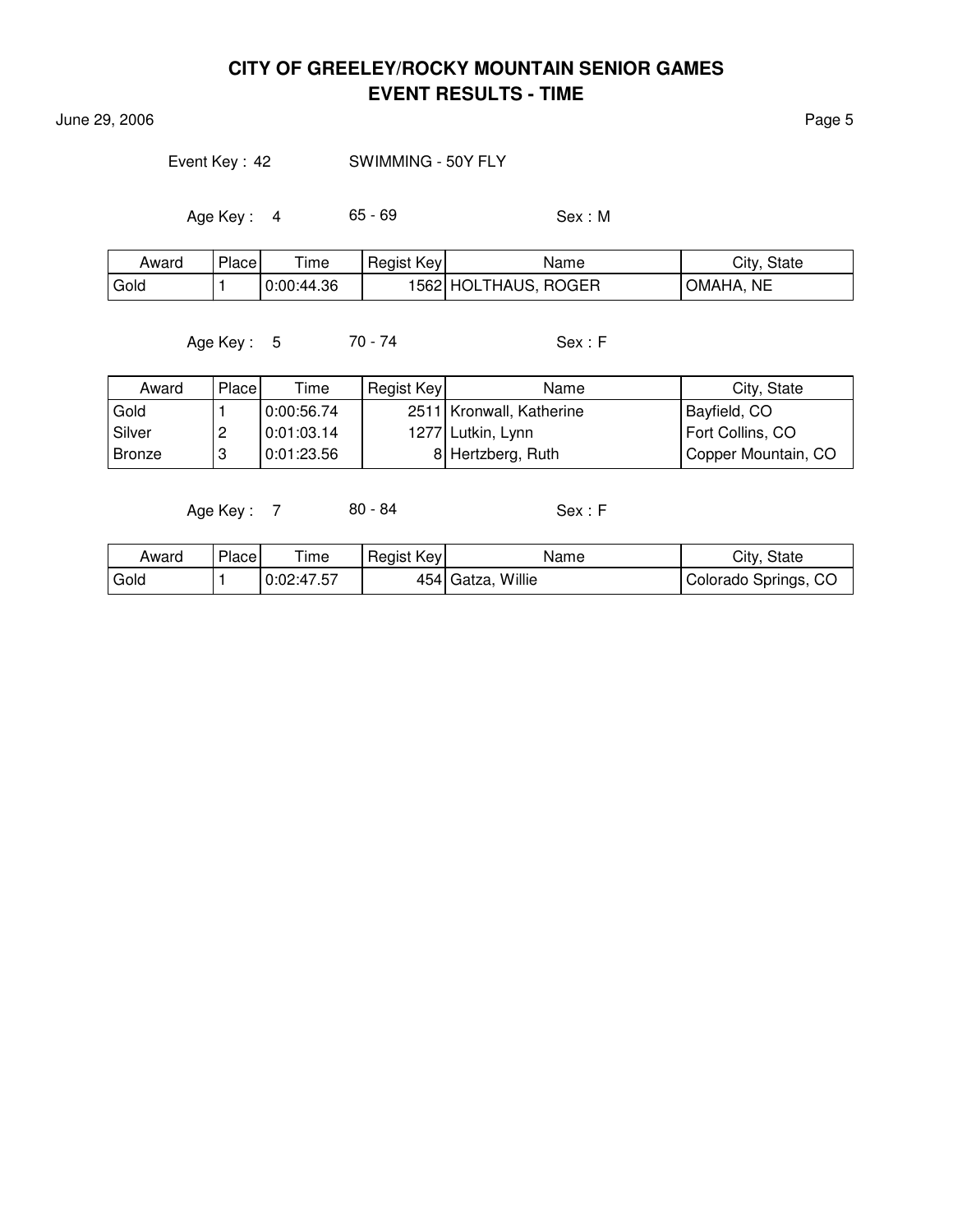June 29, 2006 **Page 6** 

Event Key : 43 SWIMMING - 50Y FREE

Age Key : 1 50 - 54 Sex : M

| Award  | Place | Time       | Regist Key | Name               | City, State          |
|--------|-------|------------|------------|--------------------|----------------------|
| Gold   |       | 0:00:26.87 |            | 2506 Glass, Craig  | Monument, CO         |
| Silver | c     | 0:00:29.08 |            | 2679 Brown, Robert | Colorado Springs, CO |

Age Key : 2 55 - 59 Sex : F

| Award | Place | Time       | Regist Key | Name                | City, State |
|-------|-------|------------|------------|---------------------|-------------|
| Gold  |       | 0:00:49.72 |            | Jil<br>2342 Telitz, | Aurora, CO  |

Age Key: 2 55 - 59 Sex: M

| Award    | Place    | $\tau$ ime | Regist Key | Name               | City, State          |
|----------|----------|------------|------------|--------------------|----------------------|
| Gold     |          | 0:00:32.83 |            | 2633 Kreidler, Lee | Palisade, CO         |
| l Silver | <u>_</u> | 0:00:42.21 |            | 2418 Lohr, Richard | Colorado Springs, CO |

Age Key : 3 60 - 64 Sex : M

| Award | Place | $T$ ime    | Regist Key | Name                 | City, State |
|-------|-------|------------|------------|----------------------|-------------|
| Gold  |       | 0:00:27.92 |            | 1521 Edwards, Morgan | Parker, CO  |

Age Key : 4 65 - 69 Sex : F

| Award    | Place | Time       | Regist Key | Name                       | City, State      |
|----------|-------|------------|------------|----------------------------|------------------|
| Gold     |       | 0:00:43.53 |            | 1782 Dickey, Mary Jean     | Fort Collins, CO |
| l Silver |       | 0:00:50.88 |            | 1505 Rattenborg, Christine | Fort Collins, CO |
| Bronze   |       | 0:00:53.67 |            | 1741 Hogan, Harriet        | Canon City, CO   |

Age Key : 4 65 - 69 Sex : M

| Award  | Place    | $\tau$ ime | Regist Key | Name                   | City, State     |
|--------|----------|------------|------------|------------------------|-----------------|
| Gold   |          | 0.00:30.55 |            | 2176  Van Huysen, Pete | Parker, CO      |
| Silver | <u>.</u> | 0:00:33.48 |            | 1736 McGill, Donald    | Westminster, CO |

Age Key : 5 70 - 74 Sex : F

| Award | Place | $\tau$ ime | Regist Key | Name              | City, State      |
|-------|-------|------------|------------|-------------------|------------------|
| Gold  |       | 0:00:47.84 |            | 1277 Lutkin, Lynn | Fort Collins, CO |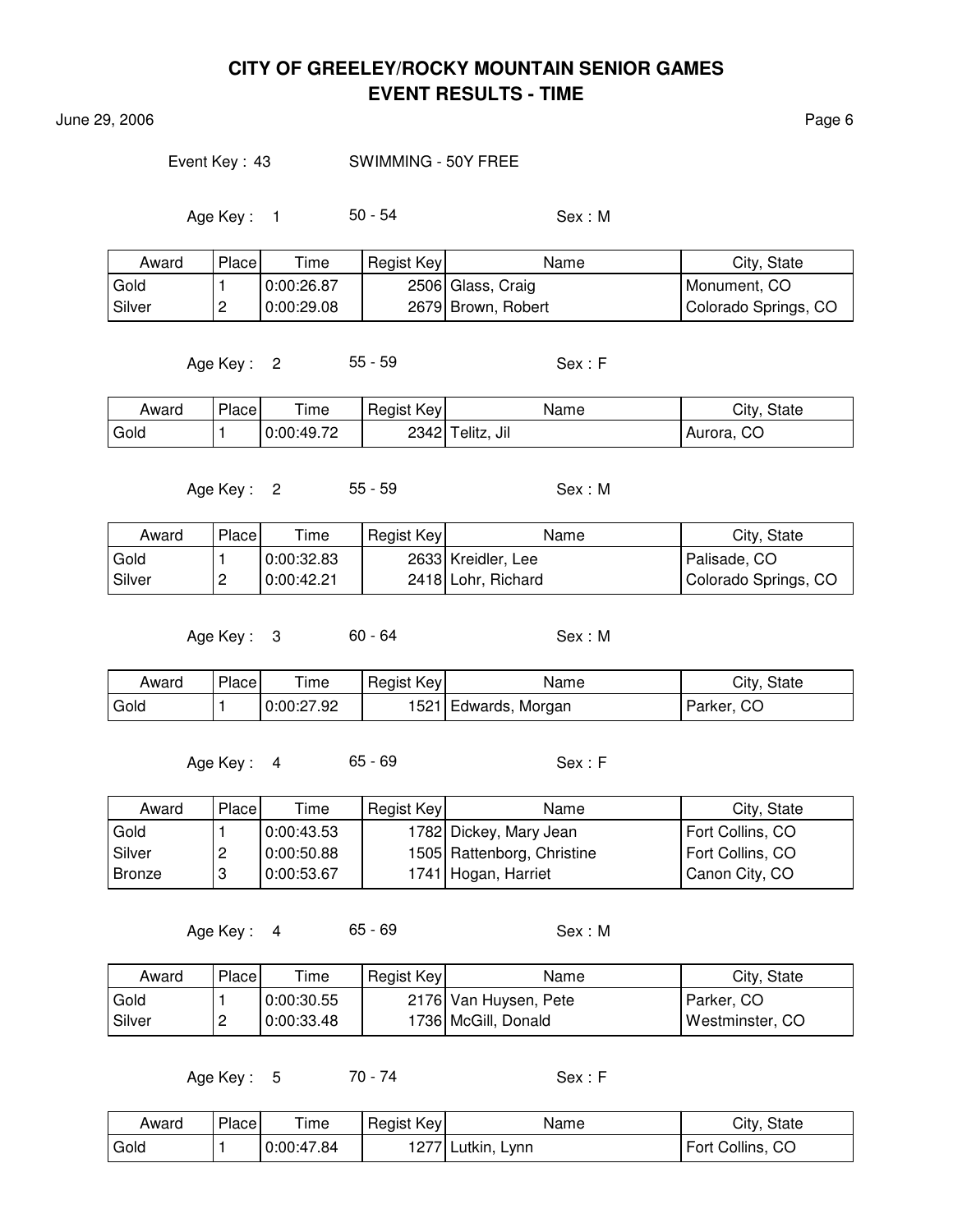**June 29, 2006** Page 7

#### Event Key : 43 SWIMMING - 50Y FREE

Age Key : 5 70 - 74 Sex : F

| Award         | Place | Time       | Regist Key | Name                       | City, State         |
|---------------|-------|------------|------------|----------------------------|---------------------|
| Silver        | ۷     | 0:00:48.19 |            | 2504 Haesemeyer, Elizabeth | Windsor, CO         |
| <b>Bronze</b> | 3     | 0:00:49.17 |            | 2511 Kronwall, Katherine   | Bayfield, CO        |
|               | 4     | 0:00:52.61 |            | 8 Hertzberg, Ruth          | Copper Mountain, CO |
|               | 5     | 0:00:58.48 |            | 2383 Weigand, Jacqueline   | Westminster, CO     |

Age Key : 5 70 - 74 Sex : M

| Award | Place | ime        | Regist Key | Name           | City,<br>State      |
|-------|-------|------------|------------|----------------|---------------------|
| Gold  |       | 0:00:36.20 | 77.        | Michie,<br>Jım | Fort Collins,<br>CO |

Age Key : 6 75 - 79 Sex : F

| Award  | Place | Time       | Regist Key | Name               | City, State        |
|--------|-------|------------|------------|--------------------|--------------------|
| Gold   |       | 0.01:03.33 |            | 57 Sager, Joan     | Pagosa Springs, CO |
| Silver |       | 0:01:11.71 |            | 44 Sauer, Helen    | Denver, CO         |
| Bronze |       | 0:01:17.57 |            | 978 Gendler, Betty | Fort Collins, CO   |

Age Key: 6 75 - 79 Sex: M

| Award  | Place    | Time       | Regist Key | Name                 | City, State  |
|--------|----------|------------|------------|----------------------|--------------|
| Gold   |          | 0:00:33.85 |            | 1535 Hadley, Stephen | Arvada, CO   |
| Silver | <u>_</u> | 0:00:42.85 |            | 2616 Rogers, William | Loveland, CO |

Age Key : 7 80 - 84 Sex : F

| Award | Place <sup> </sup> | Time       | Regist Key | Name              | City, State          |
|-------|--------------------|------------|------------|-------------------|----------------------|
| Gold  |                    | 0:01:21.36 |            | 454 Gatza, Willie | Colorado Springs, CO |

Age Key : 7 80 - 84 Sex : M

| Award         | Place  | Time       | Regist Key | Name                  | City, State        |
|---------------|--------|------------|------------|-----------------------|--------------------|
| Gold          |        | 0.00:42.00 |            | 58 Sager, Jerome      | Pagosa Springs, CO |
| Silver        | ▃      | 0:00:50.72 |            | 315 Lindberg, Willard | Fort Collins, CO   |
| <b>Bronze</b> | ິ<br>O | 0:01:02.51 |            | 2578 Goodrich, John   | Fort Collins, CO   |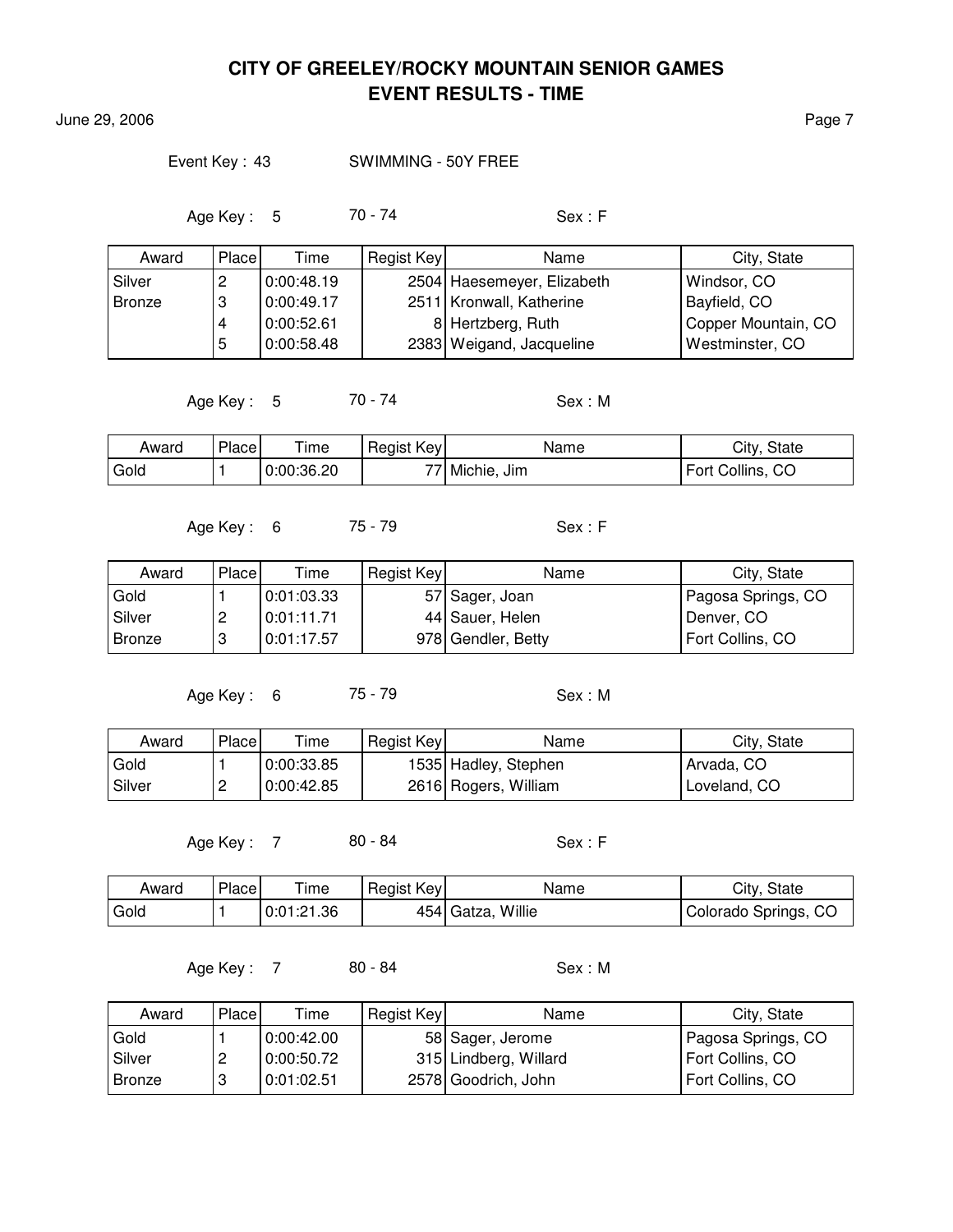**June 29, 2006** Page 8

Event Key : 43 SWIMMING - 50Y FREE

Age Key : 8 85 - 89 Sex : F

| Award | Place | $T$ ime    | Regist Key | Name                | City, State   |
|-------|-------|------------|------------|---------------------|---------------|
| Gold  |       | 0:00:51.29 |            | 2128 Kendall, Betty | CO<br>Aurora, |

Age Key : 8 85 - 89 Sex : M

| Award | Place | ime        | Regist Key | Name              | City, State  |
|-------|-------|------------|------------|-------------------|--------------|
| Gold  |       | 0:00:59.91 |            | 530 Wood, Richard | ' Aurora, CO |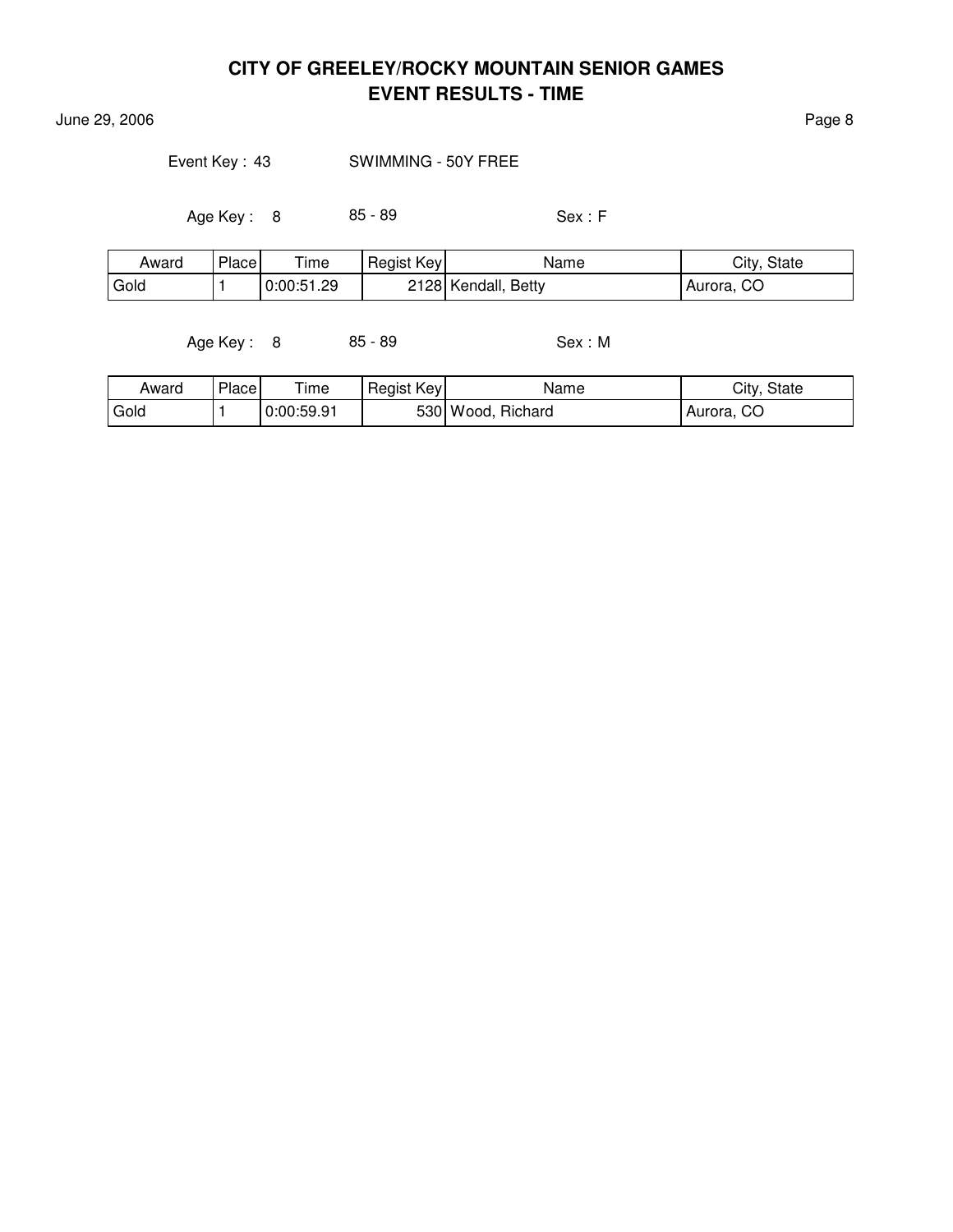**June 29, 2006** Page 9

Event Key: 44 SWIMMING - 100Y BACK

Age Key : 2 55 - 59 Sex : F

| Award | Place | $T$ ime    | Regist Key | Name             | City, State   |
|-------|-------|------------|------------|------------------|---------------|
| Gold  |       | 0:02:15.53 |            | 2342 Telitz, Jil | CO<br>Aurora, |

Age Key : 2 55 - 59 Sex : M

| Award  | Place    | Time       | Regist Key | Name               | City, State          |
|--------|----------|------------|------------|--------------------|----------------------|
| Gold   |          | 0:01:44.78 |            | 2633 Kreidler, Lee | Palisade, CO-        |
| Silver | <u>_</u> | 0:02:04.20 |            | 2418 Lohr, Richard | Colorado Springs, CO |

Age Key: 4 65 - 69 Sex: F

| Award  | Place | Time       | Regist Key | Name                   | City, State      |
|--------|-------|------------|------------|------------------------|------------------|
| Gold   |       | 0:01:49.74 |            | 1782 Dickey, Mary Jean | Fort Collins, CO |
| Silver | ∽     | 0:02:12.63 |            | 1741 Hogan, Harriet    | Canon City, CO   |

Age Key : 4 65 - 69 Sex : M

| Award | Place | ÷<br>ime   | Regist Key | Name                    | City<br><b>State</b> |
|-------|-------|------------|------------|-------------------------|----------------------|
| Gold  |       | 0:01:58.38 |            | 202 Platter,<br>Sanford | CO<br>Boulder,       |

Age Key: 5 70 - 74 Sex: F

| Award | Place | ime        | Regist Key | Name                     | City, State        |
|-------|-------|------------|------------|--------------------------|--------------------|
| Gold  |       | 0:02:23.99 |            | 2383 Weigand, Jacqueline | Westminster,<br>CC |

Age Key : 5 70 - 74 Sex : M

| Award | <b>Place</b> | ' ime      | Regist Key | Name                         | City, State          |
|-------|--------------|------------|------------|------------------------------|----------------------|
| Gold  |              | 0:01:25.98 |            | 2154 Murray, William (Bruce) | Colorado Springs, CO |

Age Key : 6 75 - 79 Sex : F

| Award    | Place | Time       | Regist Key | Name               | City, State        |
|----------|-------|------------|------------|--------------------|--------------------|
| Gold     |       | 0:02:49.93 |            | 57 Sager, Joan     | Pagosa Springs, CO |
| l Silver | ∼     | 0:02:57.78 |            | 44 Sauer, Helen    | Denver, CO         |
| l Bronze |       | 0:03:06.34 |            | 978 Gendler, Betty | Fort Collins, CO   |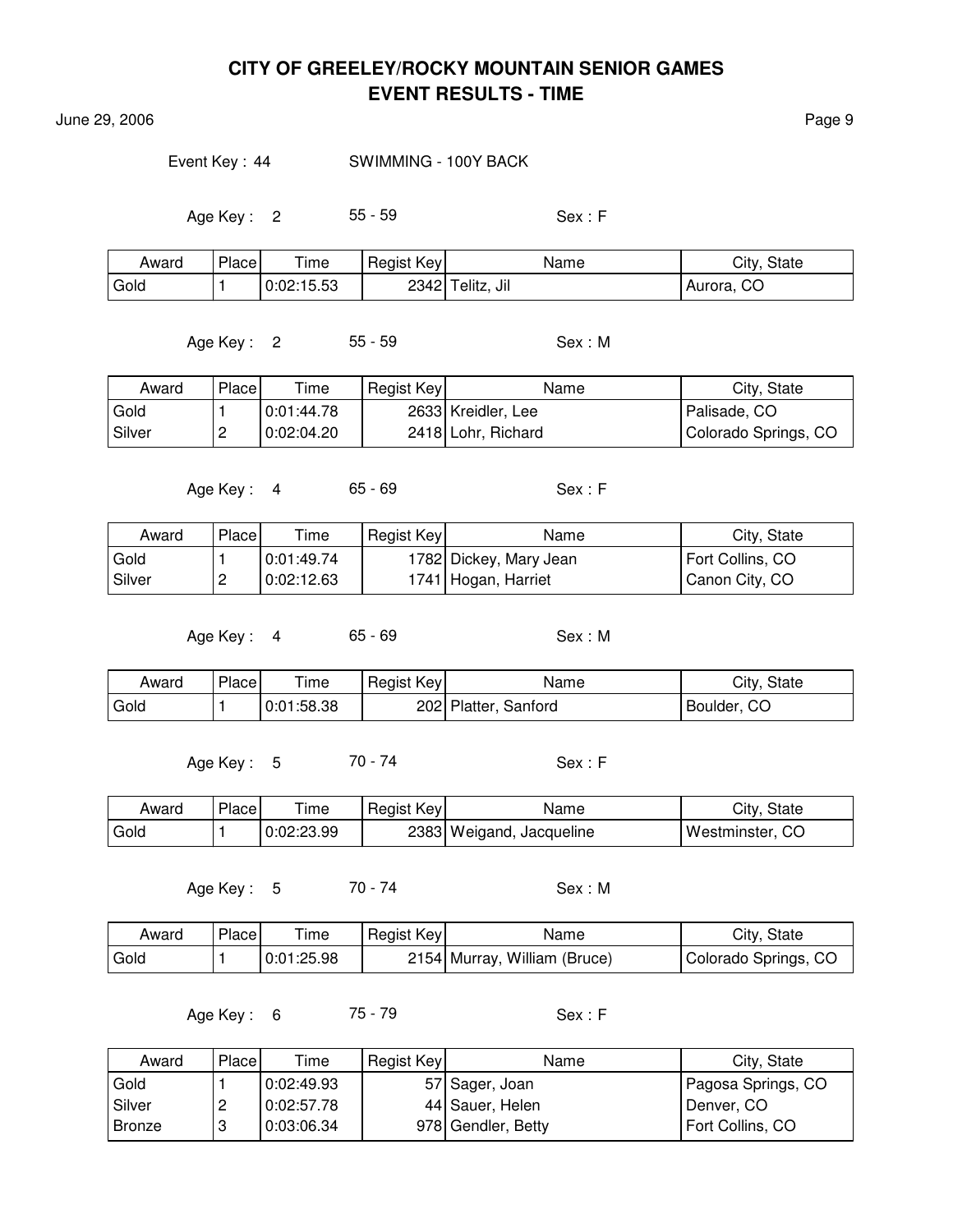June 29, 2006 **Page 10** 

Event Key: 44 SWIMMING - 100Y BACK

Age Key: 6 75 - 79 Sex: M

| Award | Place | $T$ ime    | Regist Key | Name                  | City, State |
|-------|-------|------------|------------|-----------------------|-------------|
| Gold  |       | 0:01:26.22 |            | 1535  Hadley, Stephen | Arvada, CO  |

Age Key : 7 80 - 84 Sex : F

| Award | Place | ime        | Regist Key | Name              | City, State          |
|-------|-------|------------|------------|-------------------|----------------------|
| Gold  |       | 0:03:38.39 |            | 454 Gatza, Willie | Colorado Springs, CO |

Age Key : 7 80 - 84 Sex : M

| Award    | Place | Time       | Regist Key | Name             | City, State        |
|----------|-------|------------|------------|------------------|--------------------|
| Gold     |       | 0.01:52.59 |            | 58 Sager, Jerome | Pagosa Springs, CO |
| l Silver | ▃     | 0:03:05.19 |            | 830 PYEATT, MAX  | ALBUQUERQUE, NM    |

Age Key : 8 85 - 89 Sex : M

| Award  | Place | Time       | Regist Key | Name              | City, State |
|--------|-------|------------|------------|-------------------|-------------|
| ' Gold |       | 0:02:12.41 |            | 530 Wood, Richard | Aurora, CO  |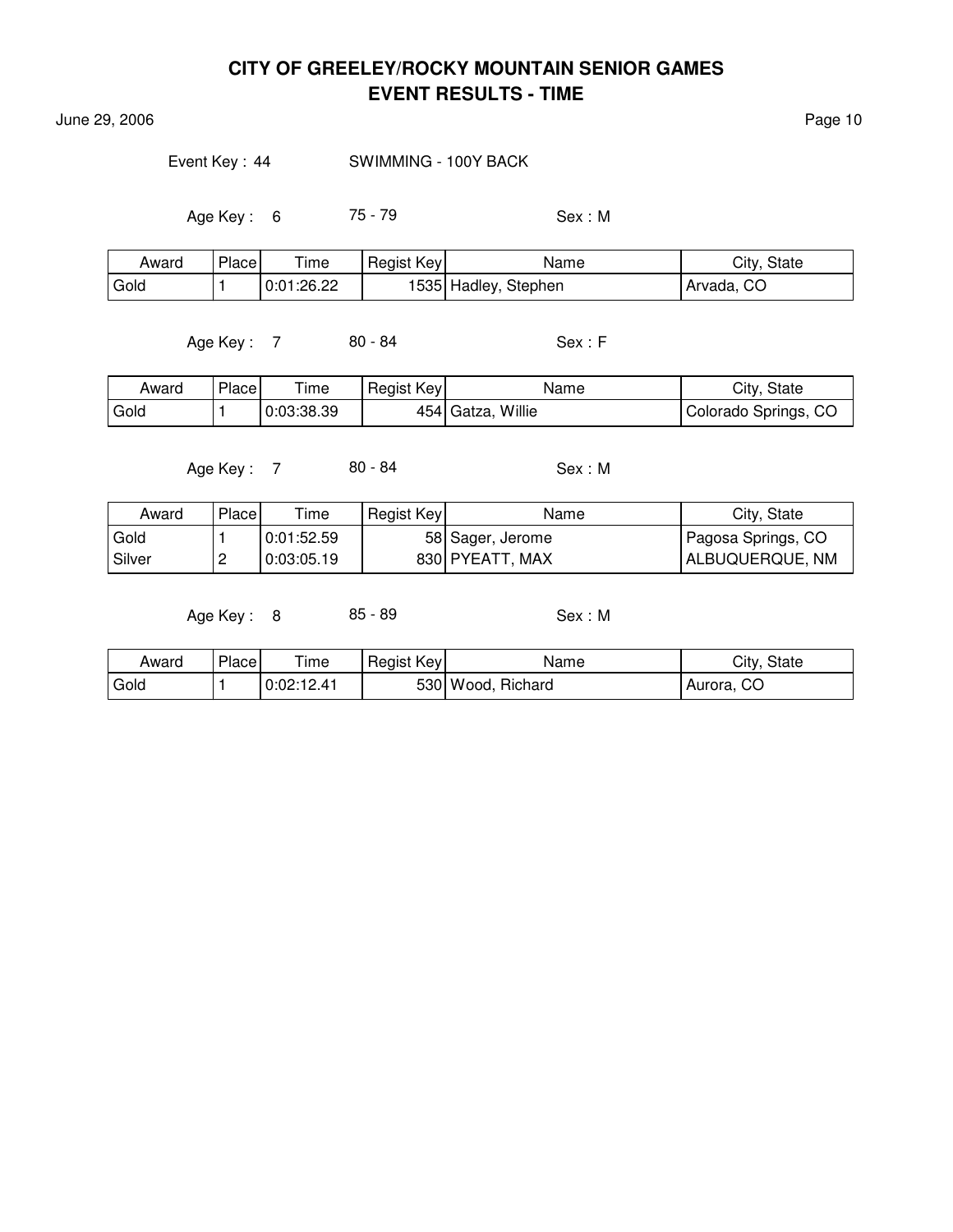June 29, 2006 Page 11

#### Event Key: 45 SWIMMING - 100Y BREAST

Age Key: 1 50 - 54 Sex: M

| Award | Place <sub>1</sub> | $T$ ime    | Regist Key | Name               | City, State          |
|-------|--------------------|------------|------------|--------------------|----------------------|
| Gold  |                    | 0:01:14.90 |            | 2679 Brown, Robert | Colorado Springs, CO |

Age Key : 2 55 - 59 Sex : F

Award Place Time Regist Key Name Name City, State Gold  $\vert$  1  $\vert$  0:01:51.27  $\vert$  2677 Darling, Dixie Lakewood, CO Silver | 2 | 0:02:17.48 | 2342 Telitz, Jil | Aurora, CO

Age Key : 2 55 - 59 Sex : M

| Award | Place | ime        | Regist Key | Name                | City, State |
|-------|-------|------------|------------|---------------------|-------------|
| Gold  |       | 0:01:58.04 |            | 2427 Francis, Peter | Denver, CO  |

Age Key : 3 60 - 64 Sex : F

Award Place Time Regist Key Name Name City, State Gold  $\vert$  1  $\vert$  0:02:51.57  $\vert$  367 Meyers, Kerstin **Brighton**, CO

Age Key: 3 60 - 64 Sex: M

| Award | Place | Time       | Regist Key | Name                 | City, State |
|-------|-------|------------|------------|----------------------|-------------|
| Gold  |       | 0:01:28.40 |            | 1521 Edwards, Morgan | Parker, CO  |

Age Key : 4 65 - 69 Sex : F

| Award | Place | $T$ ime    | Regist Key | Name                | City, State    |
|-------|-------|------------|------------|---------------------|----------------|
| Gold  |       | 0:03:09.12 |            | 1741 Hogan, Harriet | Canon City, CO |

Age Key : 5 70 - 74 Sex : F

| Award  | Place    | Time       | Regist Key | Name                       | City, State         |
|--------|----------|------------|------------|----------------------------|---------------------|
| Gold   |          | 0:01:57.85 |            | 2504 Haesemeyer, Elizabeth | Windsor, CO         |
| Silver | <u>_</u> | 0:02:32.23 |            | 2511 Kronwall, Katherine   | <b>Bayfield, CO</b> |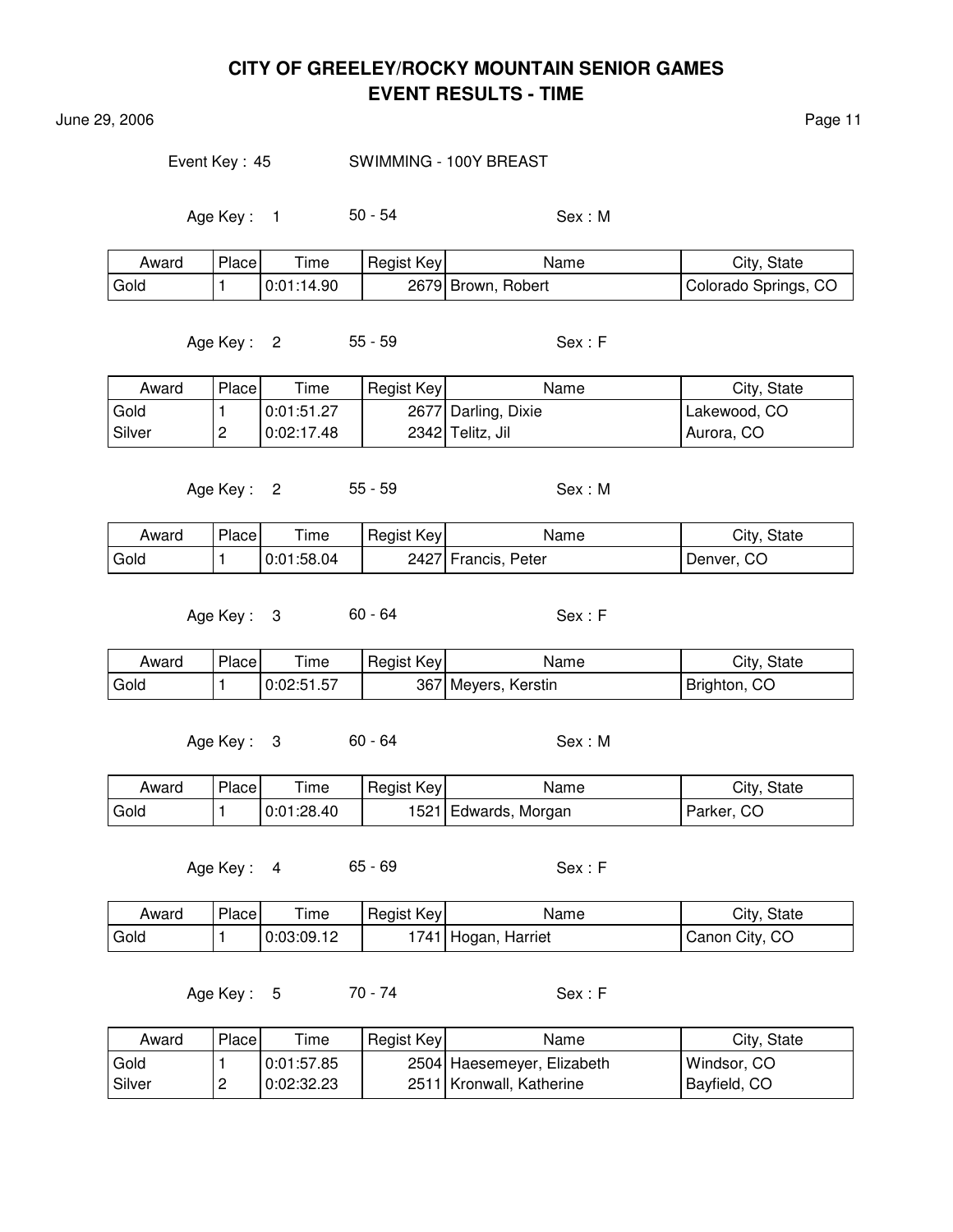**June 29, 2006** Page 12

#### Event Key: 45 SWIMMING - 100Y BREAST

Age Key : 6 75 - 79 Sex : F

| Award    | Place    | Time       | Regist Key | Name               | City, State      |
|----------|----------|------------|------------|--------------------|------------------|
| Gold     |          | 0:03:04.85 |            | 978 Gendler, Betty | Fort Collins, CO |
| l Silver | <u>.</u> | 0:03:35.50 |            | 44 Sauer, Helen    | Denver, CO       |

Age Key : 6 75 - 79 Sex : M

| Award | Place | Time       | Regist Key | Name           | City, State      |
|-------|-------|------------|------------|----------------|------------------|
| Gold  |       | 0:02:22.02 |            | 78 Myers, John | . CO<br>Boulder, |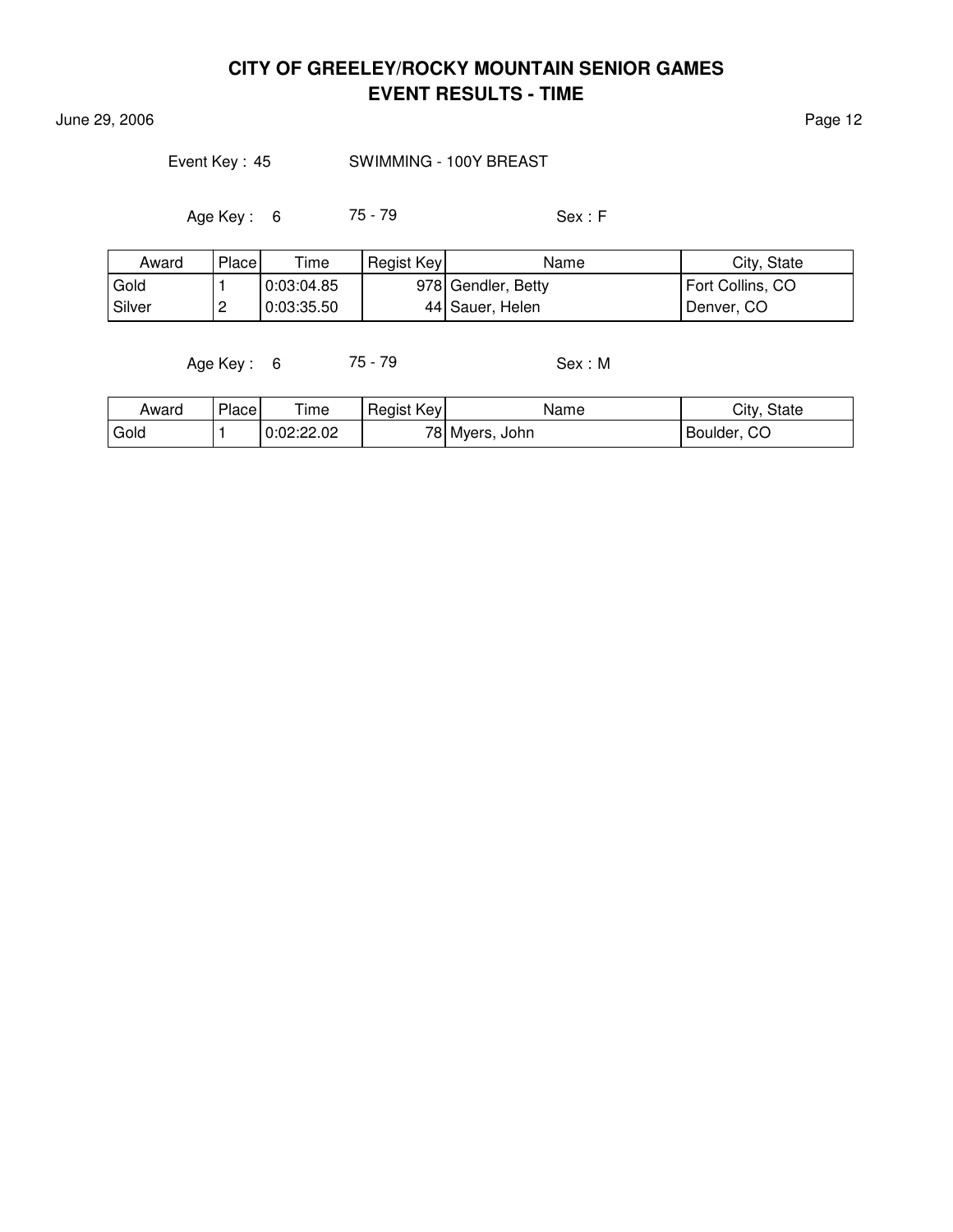June 29, 2006 **Page 13** 

Event Key: 46 SWIMMING - 100Y FLY

Age Key : 4 65 - 69 Sex : F

| Award | Place | $T$ ime    | Regist Key | Name               | City, State |
|-------|-------|------------|------------|--------------------|-------------|
| Gold  |       | 0:02:39.21 |            | 232 Smythe, Judith | Boulder, CO |

Age Key : 4 65 - 69 Sex : M

| Award | Place | ime        | Regist Key | Name                 | City, State         |
|-------|-------|------------|------------|----------------------|---------------------|
| Gold  |       | 0:02:06.30 |            | 1562 HOLTHAUS, ROGER | <b>NE</b><br>OMAHA. |

Age Key : 5 70 - 74 Sex : F

| Award    | Place    | Time       | Regist Key | Name                     | City, State         |
|----------|----------|------------|------------|--------------------------|---------------------|
| Gold     |          | 0:02:20.22 |            | 2511 Kronwall, Katherine | Bayfield, CO        |
| l Silver | <u>_</u> | 0:03:12.82 |            | 8 Hertzberg, Ruth        | Copper Mountain, CO |

Age Key: 6 75 - 79 Sex: M

| Award | Place | ime        | Regist Key | Name           | City, State |
|-------|-------|------------|------------|----------------|-------------|
| Gold  |       | 0:02:38.50 |            | 78 Myers, John | Boulder, CO |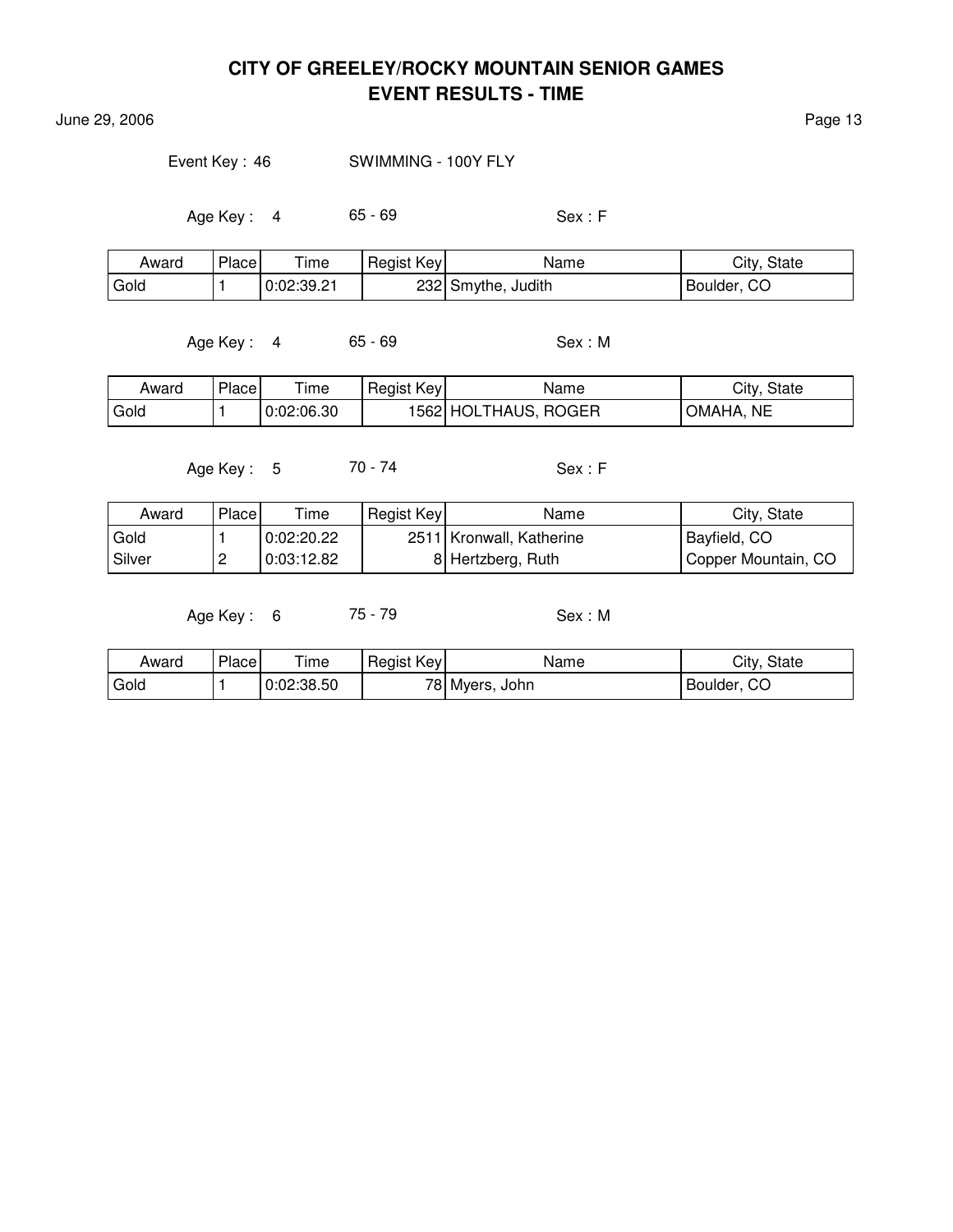June 29, 2006 **Page 14** 

#### Event Key : 47 SWIMMING - 100Y FREE

Age Key : 1 50 - 54 Sex : M

| Award  | Place    | Time       | Regist Key | Name               | City, State          |
|--------|----------|------------|------------|--------------------|----------------------|
| Gold   |          | 0:01:01.63 |            | 2506 Glass, Craig  | Monument, CO         |
| Silver | <u>_</u> | 0.01:06.40 |            | 2679 Brown, Robert | Colorado Springs, CO |

Age Key : 2 55 - 59 Sex : F

| Award | Place | Time       | Regist Key | Name                   | City, State      |
|-------|-------|------------|------------|------------------------|------------------|
| Gold  |       | 0:01:25.82 |            | 2491 Schlingman, Susan | Fort Collins, CO |

Age Key: 2 55 - 59 Sex: M

| Award | Place | ime        | Regist Key | Name               | City, State          |
|-------|-------|------------|------------|--------------------|----------------------|
| Gold  |       | 0:01:40.74 |            | 2418 Lohr, Richard | Colorado Springs, CO |

Age Key : 3 60 - 64 Sex : M

| Award | Place | $T$ ime    | Regist Key | Name                 | City, State |
|-------|-------|------------|------------|----------------------|-------------|
| Gold  |       | 0:01:05.61 |            | 1521 Edwards, Morgan | Parker, CO  |

Age Key : 4 65 - 69 Sex : F

| Award    | Place    | Time       | Regist Key | Name                | City, State    |
|----------|----------|------------|------------|---------------------|----------------|
| Gold     |          | 0:01:55.30 |            | 232 Smythe, Judith  | Boulder, CO    |
| l Silver | <u>_</u> | 0:01:59.75 |            | 1741 Hogan, Harriet | Canon City, CO |

Age Key : 4 65 - 69 Sex : M

| Award    | Place    | Time       | Regist Key | Name                  | City, State     |
|----------|----------|------------|------------|-----------------------|-----------------|
| Gold     |          | 0:01:16.24 |            | 2176 Van Huysen, Pete | Parker, CO      |
| l Silver | <u>.</u> | 0.01:18.72 |            | 1736 McGill, Donald   | Westminster, CO |

Age Key : 5 70 - 74 Sex : F

| Award    | Place | Time       | Regist Key | Name                       | City, State         |
|----------|-------|------------|------------|----------------------------|---------------------|
| Gold     |       | 0:01:56.97 |            | 8 Hertzberg, Ruth          | Copper Mountain, CO |
| l Silver | ←     | 0:02:01.28 |            | 2511   Kronwall, Katherine | Bayfield, CO        |
| l Bronze | u     | 0:02:02.89 |            | 2383 Weigand, Jacqueline   | Westminster, CO     |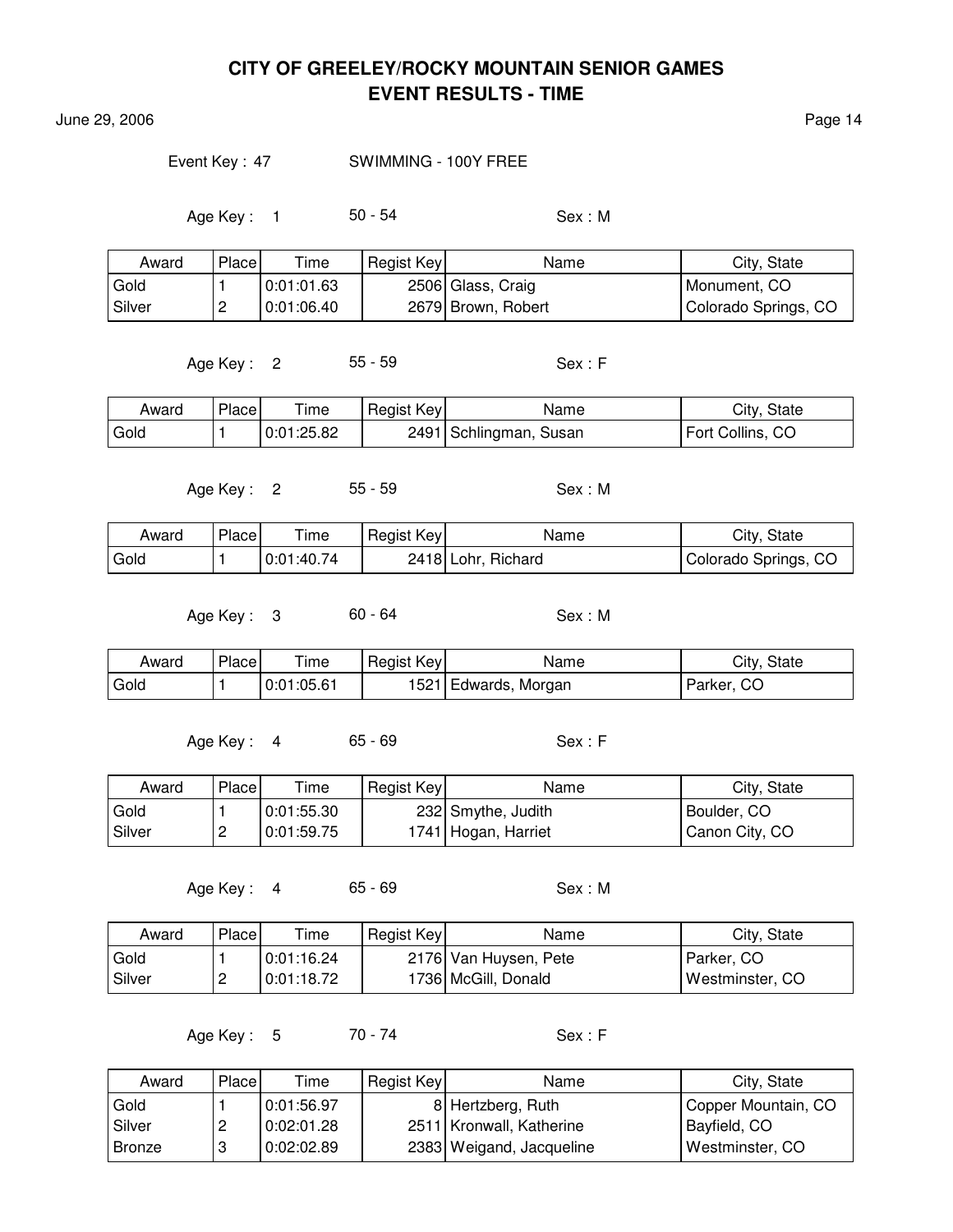June 29, 2006 **Page 15** 

Event Key : 47 SWIMMING - 100Y FREE

Age Key : 5 70 - 74 Sex : M

| Award | Place | <b>ime</b>   | Regist Key | Name                         | City, State          |
|-------|-------|--------------|------------|------------------------------|----------------------|
| Gold  |       | 0:01:12.09 0 |            | 2154 Murray, William (Bruce) | Colorado Springs, CO |

Age Key : 6 75 - 79 Sex : F

Award Place Time Regist Key Name Name City, State Gold  $\vert$  1  $\vert$  0:02:36.90  $\vert$  44 Sauer, Helen  $\vert$  Denver, CO Silver | 2 | 0:02:52.58 | 978 Gendler, Betty | Fort Collins, CO

Age Key: 6 75 - 79 Sex: M

Award Place Time Regist Key Name Name City, State Gold  $\vert$  1  $\vert$  0:01:21.34  $\vert$  1535 Hadley, Stephen  $\vert$  Arvada, CO Silver | 2 | 0:01:47.33 | 2616 Rogers, William | Loveland, CO Bronze | 3 | 0:01:47.57 | 1904 Millman, Jerry | Greeley, CO

Age Key : 7 80 - 84 Sex : F

| Award             | Place | $- \cdot$<br>ime | Regist Key | Name                 | City, State          |
|-------------------|-------|------------------|------------|----------------------|----------------------|
| <sup>I</sup> Gold |       | l 0:03:19.01     |            | Willie<br>454 Gatza, | Colorado Springs, CO |

Age Key: 7 80 - 84 Sex: M

| Award    | <b>Place</b> | Time       | Regist Key | Name                  | City, State        |
|----------|--------------|------------|------------|-----------------------|--------------------|
| Gold     |              | 0:01:37.29 |            | 58 Sager, Jerome      | Pagosa Springs, CO |
| l Silver | ▃            | 0:01:50.35 |            | 315 Lindberg, Willard | Fort Collins, CO   |
| Bronze   |              | 0:02:24.34 |            | 2578 Goodrich, John   | Fort Collins, CO   |

Age Key: 8 85 - 89 Sex: F

| Award  | Place | Time       | Regist Key | Name                | City, State |
|--------|-------|------------|------------|---------------------|-------------|
| ' Gold |       | 0:01:54.58 |            | 2128 Kendall, Betty | Aurora, CO  |

Age Key: 8 85 - 89 Sex: M

| Award | Place | ime        | Regist Key | Name              | City,<br>State |
|-------|-------|------------|------------|-------------------|----------------|
| Gold  |       | 0:02:14.07 |            | 530 Wood, Richard | CO<br>Aurora,  |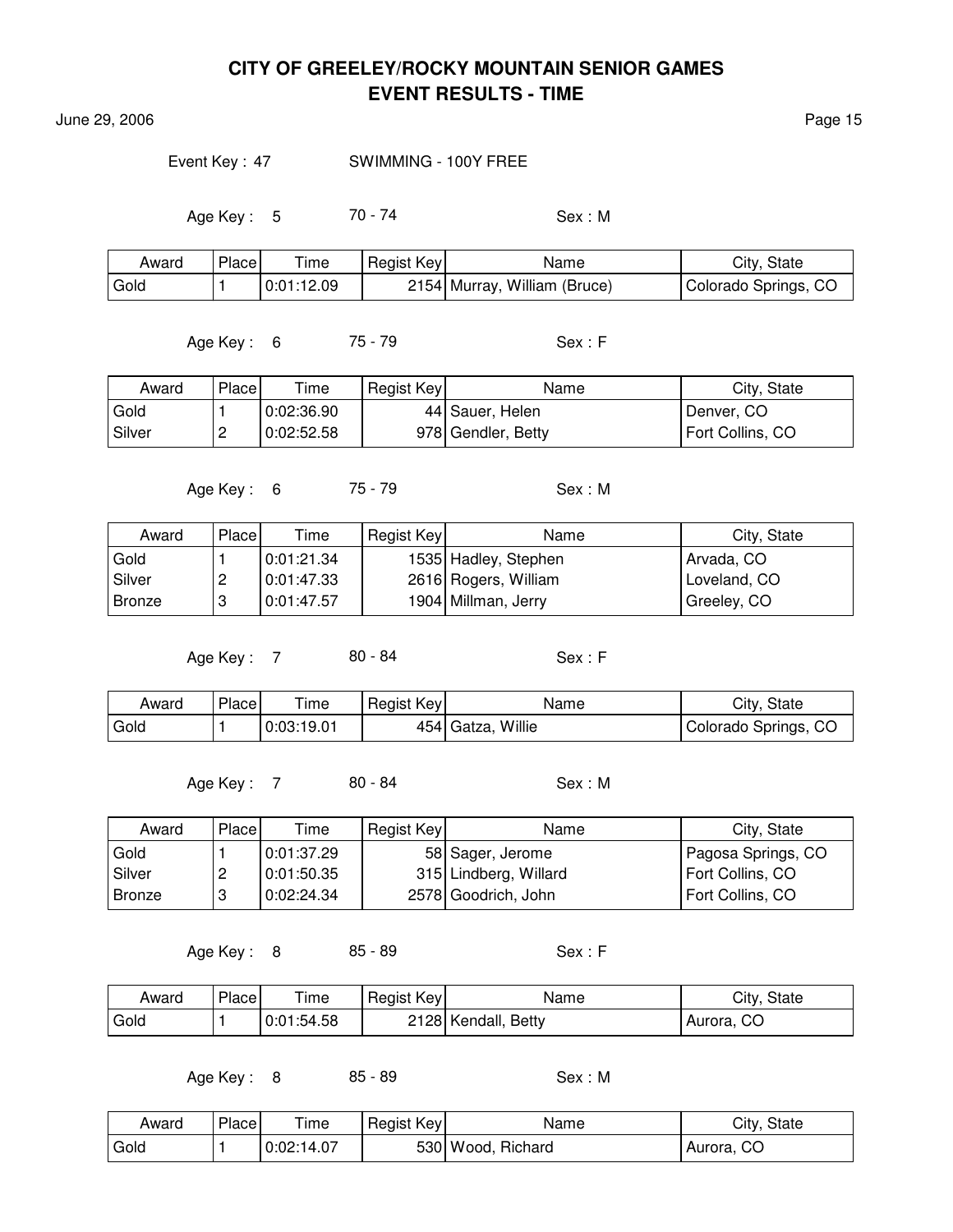June 29, 2006 **Page 16** 

Event Key: 47 SWIMMING - 100Y FREE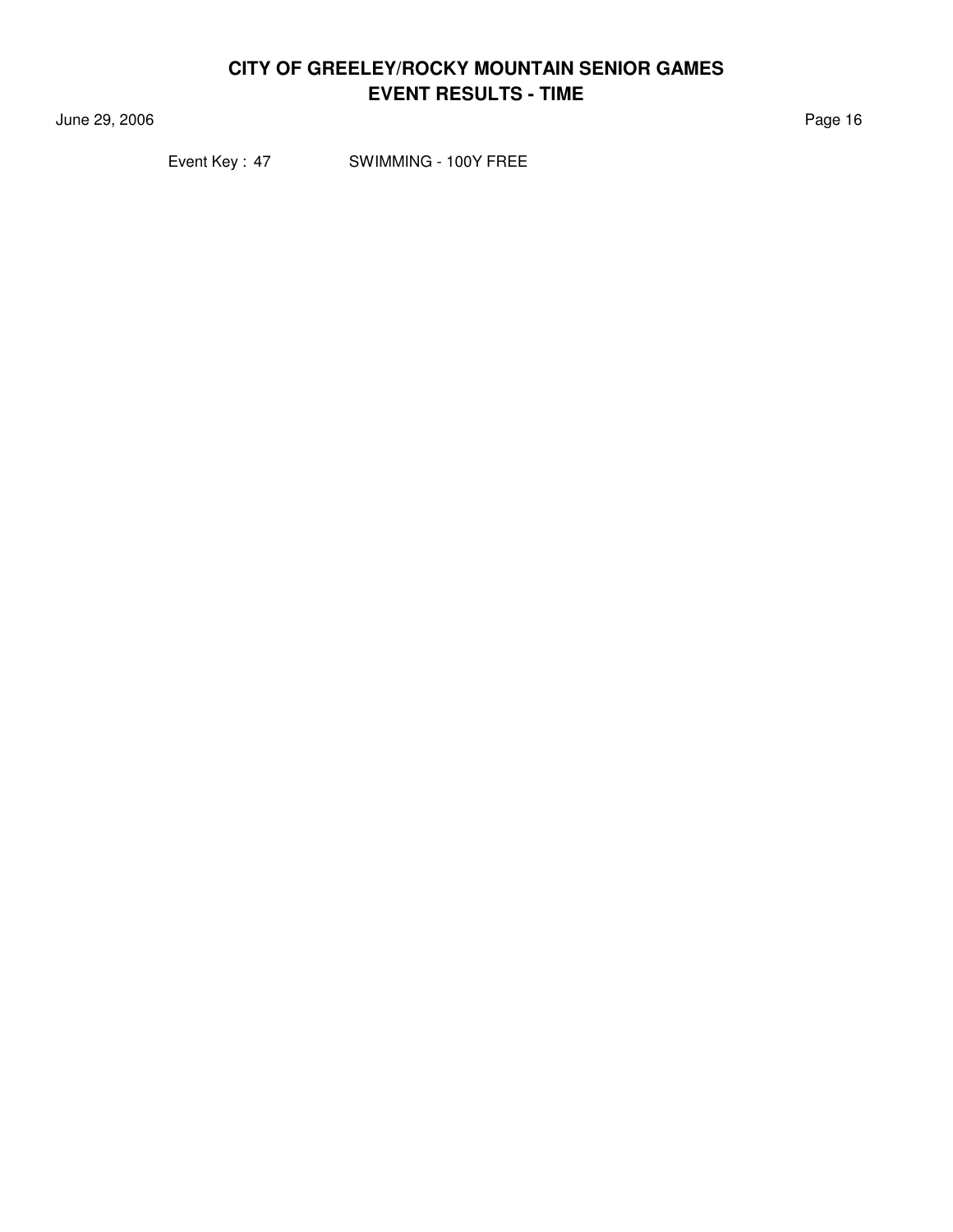June 29, 2006 **Page 17** 

Event Key : 48 SWIMMING - 200Y BACK

Age Key : 2 55 - 59 Sex : M

| Award | Place | Time       | Regist Key | Name               | City, State          |
|-------|-------|------------|------------|--------------------|----------------------|
|       |       | 0:04:37.00 |            | 2418 Lohr, Richard | Colorado Springs, CO |

Age Key : 4 65 - 69 Sex : F

| Award | Place | ime        | Regist Key | Name                | City, State    |
|-------|-------|------------|------------|---------------------|----------------|
| Gold  |       | 0:04:53.52 |            | 1741 Hogan, Harriet | Canon City, CO |

Age Key : 5 70 - 74 Sex : F

| Award | Place | Time       | Regist Key | Name                     | City, State     |
|-------|-------|------------|------------|--------------------------|-----------------|
|       |       | 0:05:00.24 |            | 2383 Weigand, Jacqueline | Westminster, CO |

Age Key : 5 70 - 74 Sex : M

| Award | Place | ime        | Regist Key | Name                         | City, State          |
|-------|-------|------------|------------|------------------------------|----------------------|
|       |       | 0:03:00.45 |            | 2154 Murray, William (Bruce) | Colorado Springs, CO |

Age Key: 6 75 - 79 Sex: F

| Award | Place <sub>1</sub> | ime        | Regist Key | Name            | City, State |
|-------|--------------------|------------|------------|-----------------|-------------|
| Gold  |                    | 0:07:00.58 |            | 44 Sauer, Helen | Denver, CO  |

Age Key : 6 75 - 79 Sex : M

| Award | Place | $T$ ime    | Regist Key | Name                 | City, State             |
|-------|-------|------------|------------|----------------------|-------------------------|
|       |       | 0:03:04.97 |            | 1535 Hadley, Stephen | <sup>i</sup> Arvada, CO |

Age Key : 7 80 - 84 Sex : F

| Award | Place | $\mathsf{r}_{\mathsf{ime}}$ | Regist Key | Name              | City, State          |
|-------|-------|-----------------------------|------------|-------------------|----------------------|
| Gold  |       | 0:07:20.63                  |            | 454 Gatza, Willie | Colorado Springs, CO |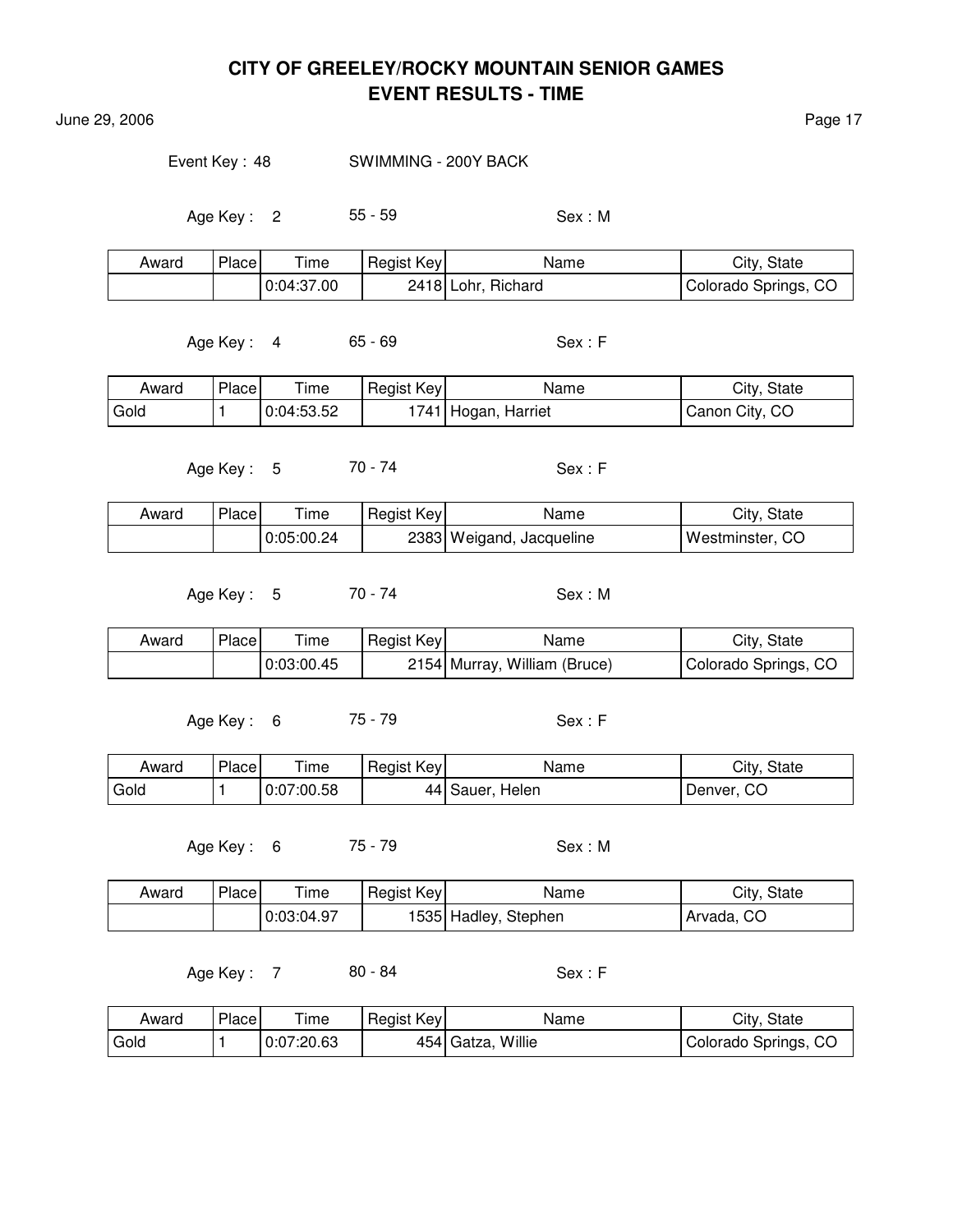June 29, 2006 **Page 18** 

Event Key: 48 SWIMMING - 200Y BACK

Age Key : 7 80 - 84 Sex : M

| Award             | Place | --<br>ıme  | Regist Key | Name             | City, State        |
|-------------------|-------|------------|------------|------------------|--------------------|
| <sup>'</sup> Gold |       | 0:03:51.21 | 58         | Jerome<br>Sager, | Pagosa Springs, CO |

Age Key : 8 85 - 89 Sex : M

| Award | <b>Place</b> | Time       | Regist Key | Name              | City, State  |
|-------|--------------|------------|------------|-------------------|--------------|
|       |              | 0:04:40.49 |            | 530 Wood, Richard | ' Aurora, CO |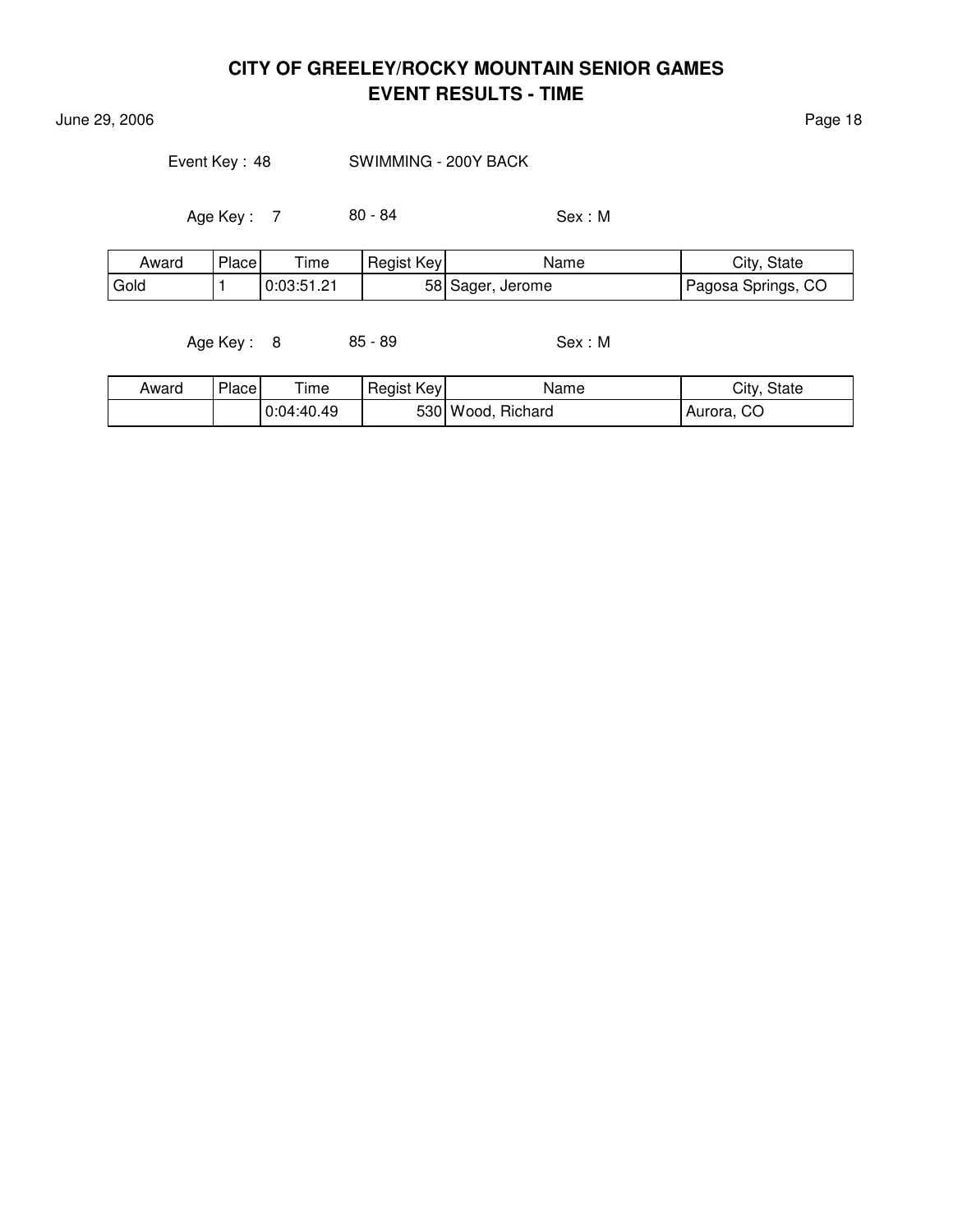June 29, 2006 Page 19

Event Key : 49 SWIMMING - 200Y FREE

Age Key : 1 50 - 54 Sex : M

| Award | Place | ime        | Regist Key | Name              | City, State  |
|-------|-------|------------|------------|-------------------|--------------|
| Gold  |       | 0.02.24.12 |            | 2506 Glass, Craig | Monument, CO |

Age Key : 2 55 - 59 Sex : M

| Award | Place | ime        | Regist Key | Name               | City, State          |
|-------|-------|------------|------------|--------------------|----------------------|
| Gold  |       | 0:03:53.25 |            | 2418 Lohr, Richard | Colorado Springs, CO |

Age Key : 4 65 - 69 Sex : F

| Award | Place | Time       | Regist Key | Name               | City, State |
|-------|-------|------------|------------|--------------------|-------------|
| Gold  |       | 0:04:02.50 |            | 232 Smythe, Judith | Boulder, CO |

Age Key: 4 65 - 69 Sex: M

| Award | Place | ime        | Regist Key | Name                             | City, State         |
|-------|-------|------------|------------|----------------------------------|---------------------|
| Gold  |       | 0:03:03.72 |            | ்736  McGill, <b>ட</b><br>Donald | Westminster,<br>-CC |

Age Key : 5 70 - 74 Sex : F

| Award  | Place | Time       | Regist Key | Name                       | City, State     |
|--------|-------|------------|------------|----------------------------|-----------------|
| Gold   |       | 0:04:27.97 |            | 2511   Kronwall, Katherine | Bayfield, CO    |
| Silver | ▃     | 0:04:35.58 |            | 2383 Weigand, Jacqueline   | Westminster, CO |

Age Key : 5 70 - 74 Sex : M

| Award | Place | ∖ ime      | Regist Key | Name                         | City, State          |
|-------|-------|------------|------------|------------------------------|----------------------|
| Gold  |       | 0:02:42.80 |            | 2154 Murray, William (Bruce) | Colorado Springs, CO |

Age Key: 6 75 - 79 Sex: F

| Award | Place | ime        | Regist Key | Name            | City, State |
|-------|-------|------------|------------|-----------------|-------------|
| Gold  |       | 0:06:08.57 |            | 44 Sauer, Helen | Denver, CO  |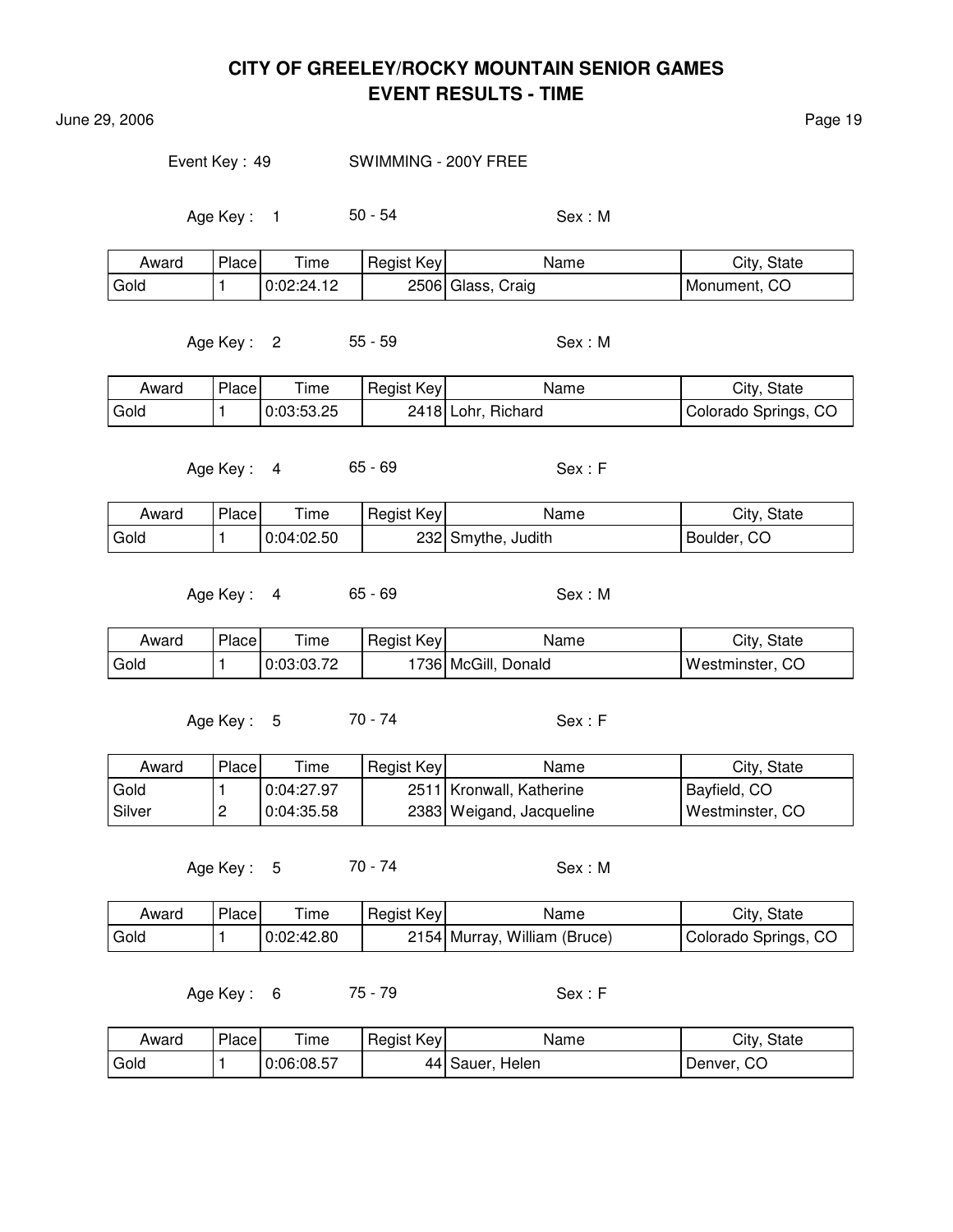June 29, 2006 Page 20

Event Key : 49 SWIMMING - 200Y FREE

Age Key : 6 75 - 79 Sex : M

| Award         | Place | Time       | Regist Key | Name                 | City, State  |
|---------------|-------|------------|------------|----------------------|--------------|
| Gold          |       | 0:02:59.57 |            | 1535 Hadley, Stephen | Arvada, CO   |
| Silver        | 2     | 0:03:58.43 |            | 2616 Rogers, William | Loveland, CO |
| <b>Bronze</b> | Ι3    | 0.04:00.27 |            | 78 Myers, John       | Boulder, CO  |
|               | 4     | 0.04:44.09 |            | 2482 Whitney, Ken    | Greeley, CO  |

Age Key : 7 80 - 84 Sex : F

| Award             | Place | $T$ ime    | Regist Key | Name              | City, State          |
|-------------------|-------|------------|------------|-------------------|----------------------|
| <sup>1</sup> Gold |       | 0:07:09.43 |            | 454 Gatza, Willie | Colorado Springs, CO |

Age Key : 7 80 - 84 Sex : M

| Award  | Place    | Time       | Regist Key | Name                  | City, State        |
|--------|----------|------------|------------|-----------------------|--------------------|
| Gold   |          | 0:03:41.34 |            | 58 Sager, Jerome      | Pagosa Springs, CO |
| Silver | <u>.</u> | 0:04:10.43 |            | 315 Lindberg, Willard | Fort Collins, CO   |
| Bronze | റ<br>J   | 0:05:16.34 |            | 2578 Goodrich, John   | Fort Collins, CO   |

Age Key : 8 85 - 89 Sex : M

| Award | Place | ime        | Regist Key | Name              | City, State |
|-------|-------|------------|------------|-------------------|-------------|
| Gold  |       | 0:04:47.07 |            | 530 Wood, Richard | Aurora, CO  |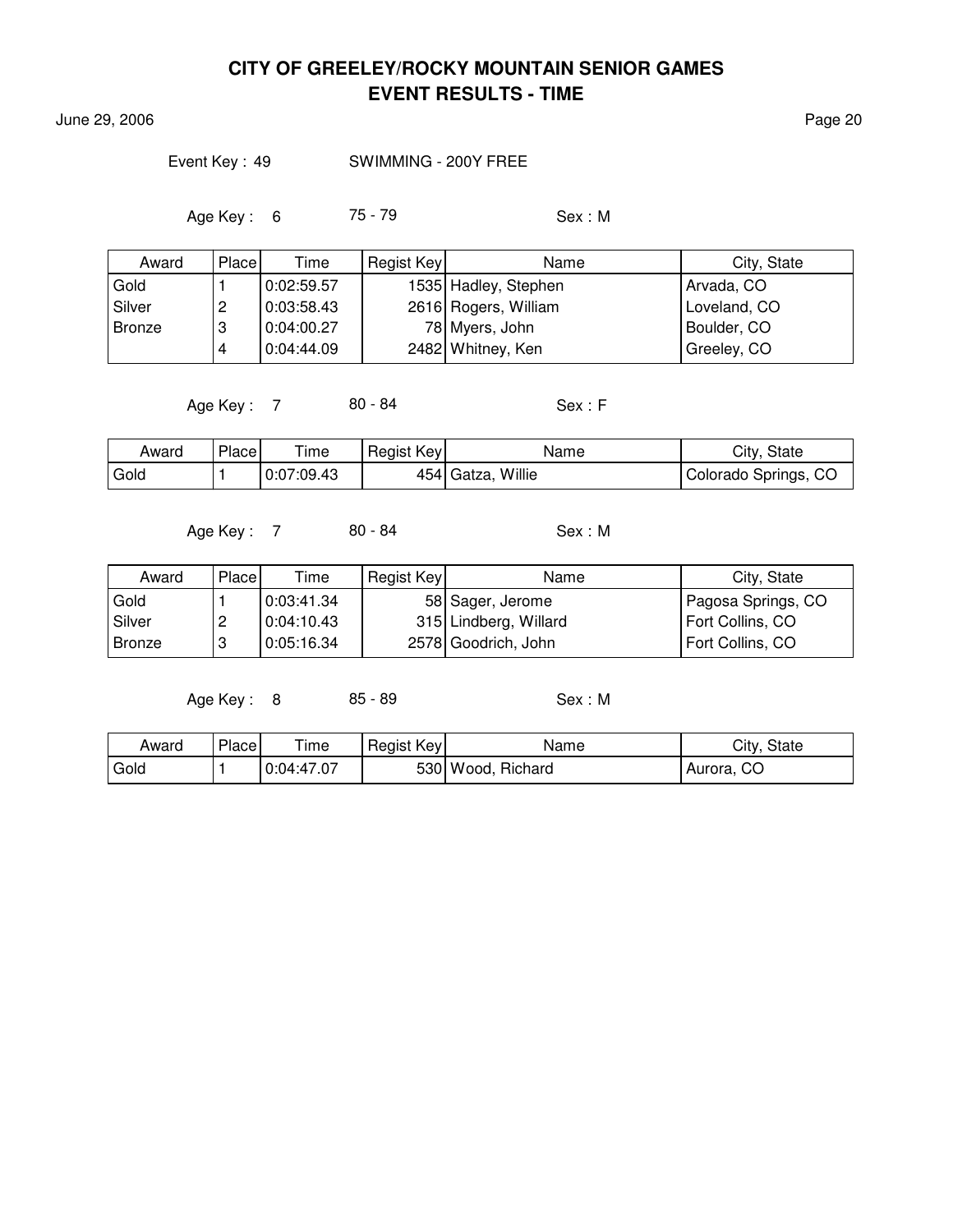June 29, 2006 Page 21

Event Key : 50 SWIMMING - 200Y IM

Age Key : 2 55 - 59 Sex : M

| Award | Place | $T$ ime    | Regist Key | Name              | City, State     |
|-------|-------|------------|------------|-------------------|-----------------|
| Gold  |       | 0:04:52.22 | 567        | ' Pergola, Daniel | Westminster, CO |

Age Key : 3 60 - 64 Sex : M

| Award | Place | $\mathsf{r}_{\mathsf{ime}}$ | Regist Key | Name                 | City, State |
|-------|-------|-----------------------------|------------|----------------------|-------------|
| Gold  |       | 0:03:20.40                  |            | 1521 Edwards, Morgan | Parker, CO  |

Age Key : 4 65 - 69 Sex : F

| Award | Place | Time       | Regist Key | Name               | City, State |
|-------|-------|------------|------------|--------------------|-------------|
| Gold  |       | 0:04:51.52 |            | 232 Smythe, Judith | Boulder, CO |

Age Key: 4 65 - 69 Sex: M

| Award  | Place    | $\tau$ ime | Regist Key | Name                 | City, State     |
|--------|----------|------------|------------|----------------------|-----------------|
| Gold   |          | 0:03:53.55 |            | 1736 McGill, Donald  | Westminster, CO |
| Silver | <u>_</u> | 0:04:12.03 |            | 1562 HOLTHAUS, ROGER | OMAHA. NE       |

Age Key : 5 70 - 74 Sex : F

| Award    | Place    | Time       | Regist Key | Name                     | City, State     |
|----------|----------|------------|------------|--------------------------|-----------------|
| Gold     |          | 0:04:58.36 |            | 2511 Kronwall, Katherine | Bayfield, CO    |
| l Silver | <u>.</u> | 0:05:49.40 |            | 2383 Weigand, Jacqueline | Westminster, CO |

Age Key : 6 75 - 79 Sex : M

| Award | Place | ÷.<br>ime  | Regist Key | Name        | City,<br>State |
|-------|-------|------------|------------|-------------|----------------|
| Gold  |       | 0:04:40.80 | 78I i      | Mvers, John | CO<br>Boulder, |

Age Key : 7 80 - 84 Sex : F

| Award | Place | ime        | Regist Key | Name                   | City, State          |
|-------|-------|------------|------------|------------------------|----------------------|
| Gold  |       | 0:09:10.28 |            | Willie<br>$454$ Gatza, | Colorado Springs, CO |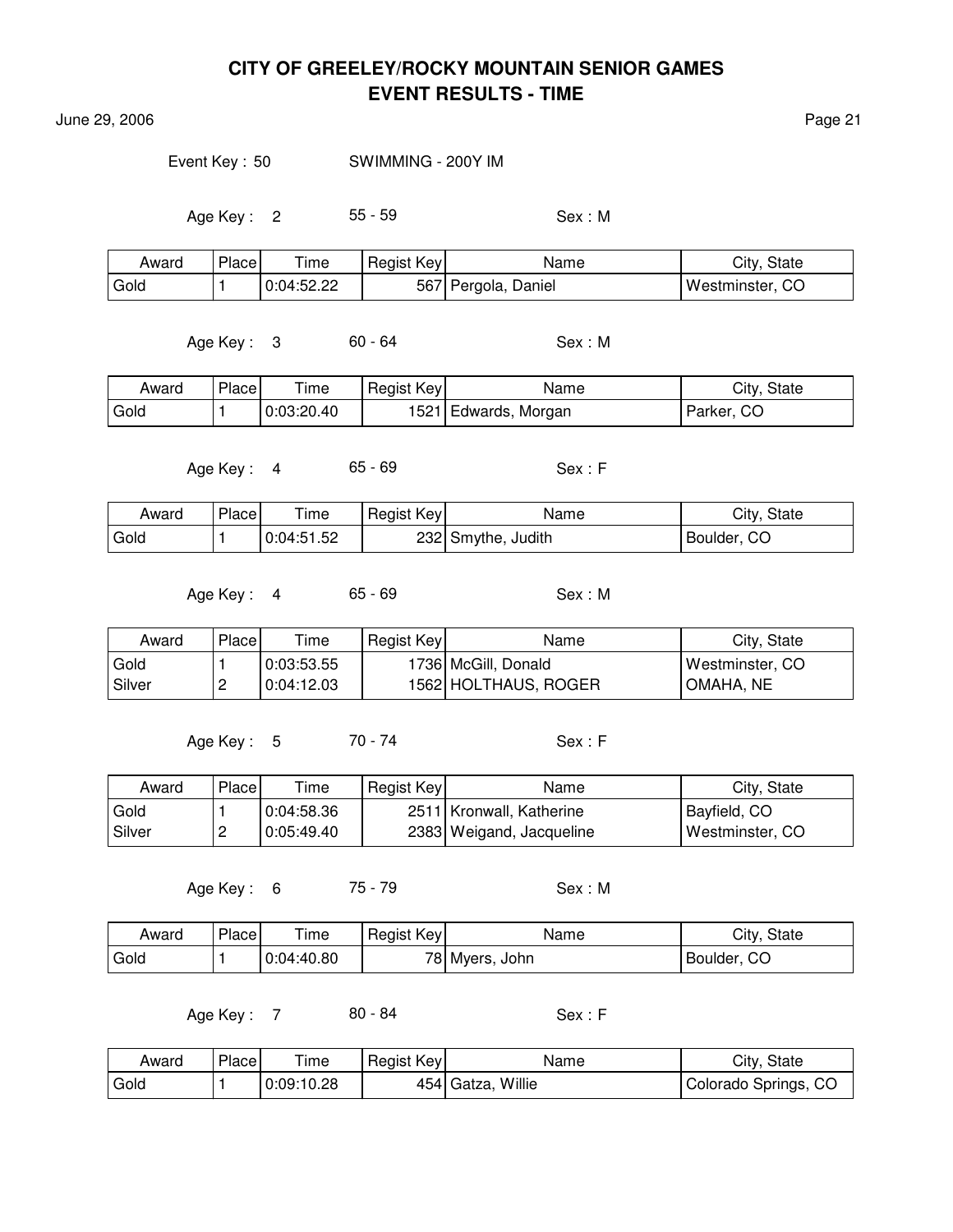June 29, 2006 Page 22

Event Key: 51 SWIMMING - 500Y FREE

Age Key : 1 50 - 54 Sex : M

| Award | Place | Time       | Regist Key | Name              | City, State  |
|-------|-------|------------|------------|-------------------|--------------|
| Gold  |       | 0:06:42.83 |            | 2506 Glass, Craig | Monument, CO |

Age Key: 2 55 - 59 Sex: F

| Award | Place | Time       | Regist Key | Name                   | City, State      |
|-------|-------|------------|------------|------------------------|------------------|
| Gold  |       | 0:08:39.89 |            | 2491 Schlingman, Susan | Fort Collins, CO |

Age Key : 2 55 - 59 Sex : M

| Award | Place | Time       | Regist Key | Name                | City, State     |
|-------|-------|------------|------------|---------------------|-----------------|
| Gold  |       | 0:11:30.79 |            | 567 Pergola, Daniel | Westminster, CO |

Age Key: 4 65 - 69 Sex: M

| Award | Place | ime        | Regist Key | Name                  | City, State        |
|-------|-------|------------|------------|-----------------------|--------------------|
| Gold  |       | 0:08:18.54 |            | '736   McGill, Donald | Westminster,<br>CC |

Age Key: 5 70 - 74 Sex: F

| Award  | Place | Time       | Regist Key | Name                       | City, State         |
|--------|-------|------------|------------|----------------------------|---------------------|
| Gold   |       | 0:10:56.92 |            | 2383 Weigand, Jacqueline   | Westminster, CO     |
| Silver |       | 0:10:58.89 |            | 8 Hertzberg, Ruth          | Copper Mountain, CO |
| Bronze |       | 0:13:19.65 |            | 2511   Kronwall, Katherine | Bayfield, CO        |

Age Key : 5 70 - 74 Sex : M

| Award | Place | Time       | Regist Key | Name                         | City, State          |
|-------|-------|------------|------------|------------------------------|----------------------|
| Gold  |       | 0:07:11.13 |            | 2154 Murray, William (Bruce) | Colorado Springs, CO |

Age Key: 6 75 - 79 Sex: M

| Award    | Place                    | Time       | Regist Key | Name                 | City, State |
|----------|--------------------------|------------|------------|----------------------|-------------|
| Gold     |                          | 0:08:03.62 |            | 1535 Hadley, Stephen | Arvada, CO  |
| l Silver | $\overline{\phantom{a}}$ | 0:10:22.02 |            | 78 Myers, John       | Boulder, CO |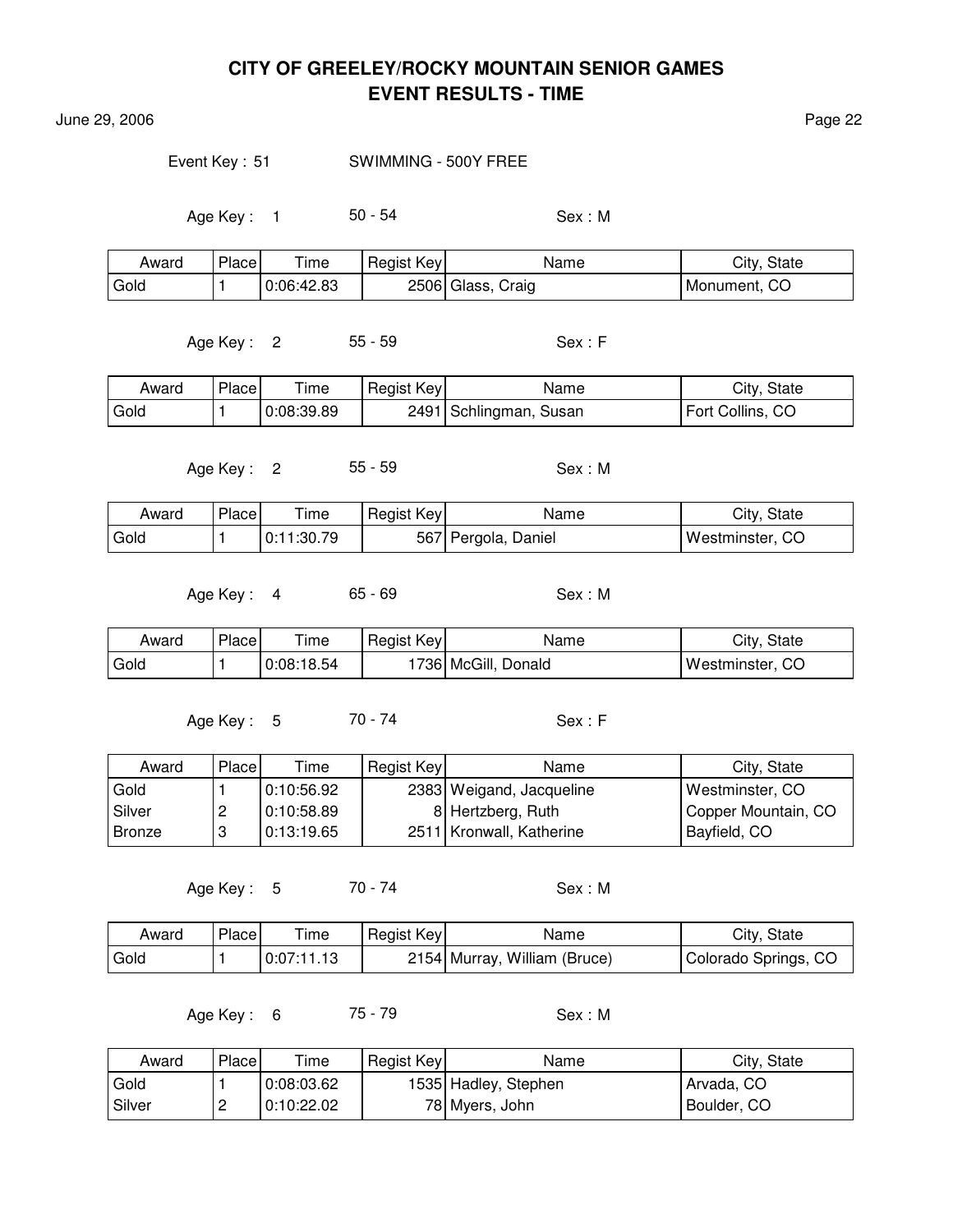June 29, 2006 Page 23

Event Key: 51 SWIMMING - 500Y FREE

Age Key : 7 80 - 84 Sex : F

| Award             | Place | $T$ ime    | Regist Key | Name                 | City, State          |
|-------------------|-------|------------|------------|----------------------|----------------------|
| <sup>I</sup> Gold |       | 0:17:45.52 |            | Willie<br>454 Gatza, | Colorado Springs, CO |

Age Key : 7 80 - 84 Sex : M

| Award         | Place | Time       | Regist Key | Name                  | City, State        |
|---------------|-------|------------|------------|-----------------------|--------------------|
| Gold          |       | 0:09:20.74 |            | 58 Sager, Jerome      | Pagosa Springs, CO |
| Silver        |       | 0:11:06.33 |            | 315 Lindberg, Willard | Fort Collins, CO   |
| <b>Bronze</b> | 3     | 0:14:47.78 |            | 2578 Goodrich, John   | Fort Collins, CO   |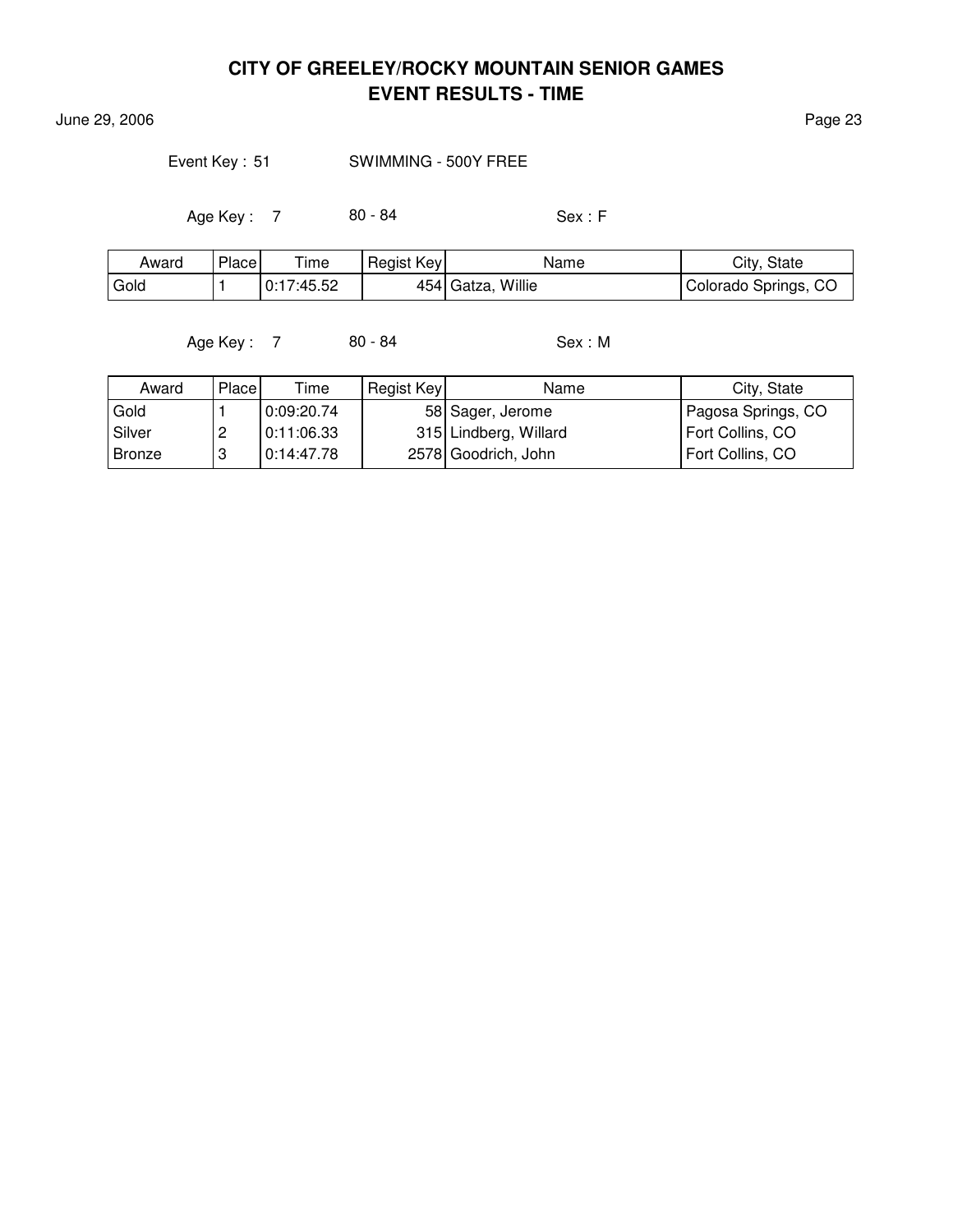June 29, 2006 Page 24

Event Key: 52 Swimming- 25 Backstroke

Age Key : 5 70 - 74 Sex : F

| Award | Place | $T$ ime    | Regist Key | Name                   | City, State |
|-------|-------|------------|------------|------------------------|-------------|
| Gold  |       | 0:00:42.01 |            | 2494 Quinlan, Patricia | Aurora, CO  |

Age Key : 6 75 - 79 Sex : M

| Award | Place | ime        | Regist Key | Name                | City, State |
|-------|-------|------------|------------|---------------------|-------------|
| Gold  |       | 0:00:32.63 |            | 560 Zeleny, Richard | Pueblo, CO  |

Age Key : 8 85 - 89 Sex : F

| Award | Place | Time       | Regist Key | Name                  | City, State      |
|-------|-------|------------|------------|-----------------------|------------------|
| Gold  |       | 0:00:31.19 |            | Peggy<br>' Santich, . | Fort Collins, CO |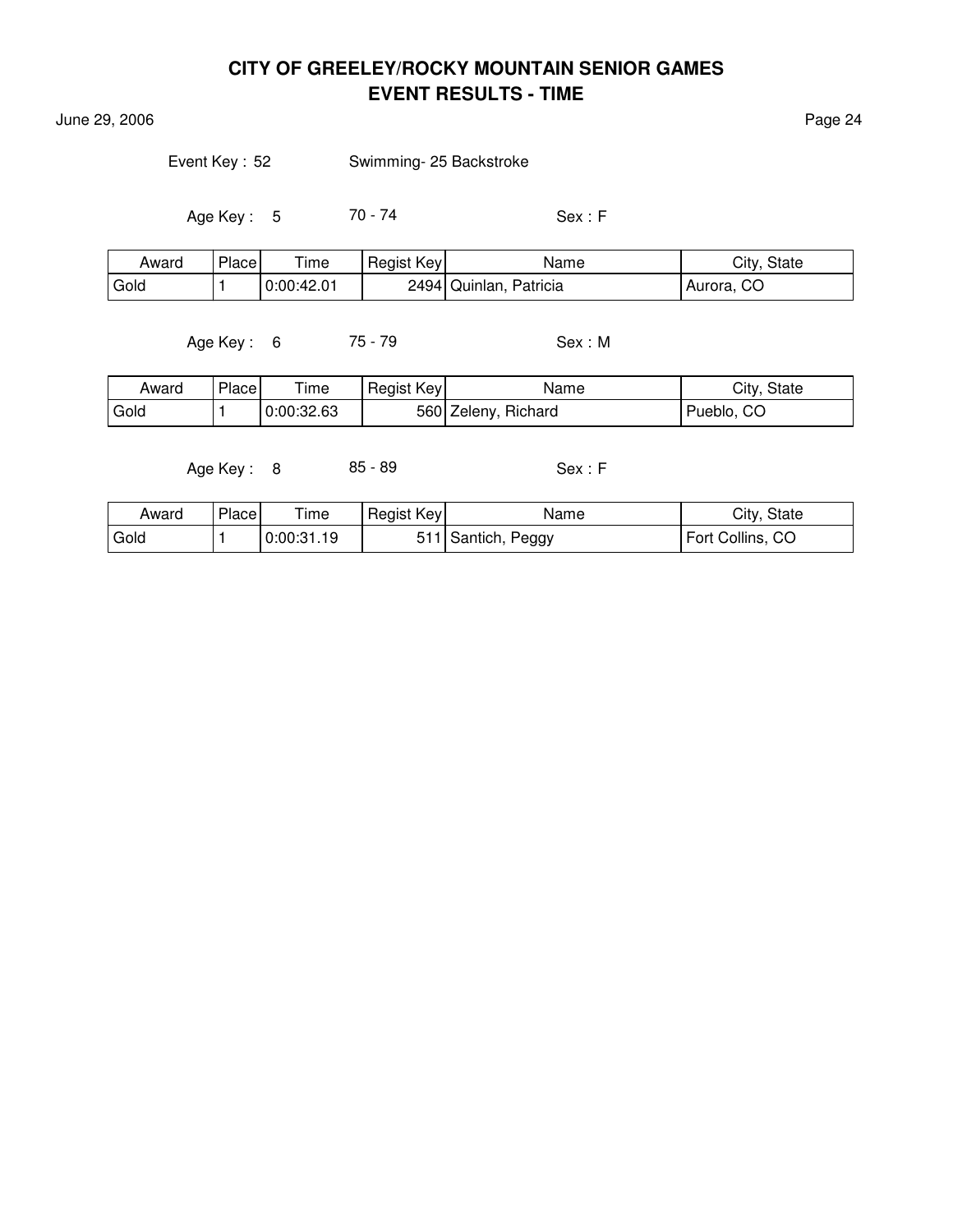**June 29, 2006** Page 25

| Event Key: 53 | Swimming- 25 Breaststroke |
|---------------|---------------------------|
|---------------|---------------------------|

Age Key : 5 70 - 74 Sex : F

| Award  | Place | $T$ ime    | Regist Key | Name               | City, State      |
|--------|-------|------------|------------|--------------------|------------------|
| l Gold |       | 0:00:33.53 |            | 513 Garwood, Kathy | Fort Collins, CO |

Age Key : 7 80 - 84 Sex : M

| Award  | Place | Time       | Regist Key | Name                  | City, State      |
|--------|-------|------------|------------|-----------------------|------------------|
| ' Gold |       | 0:00:41.53 |            | 231 Pillmore, Richard | Fort Collins, CO |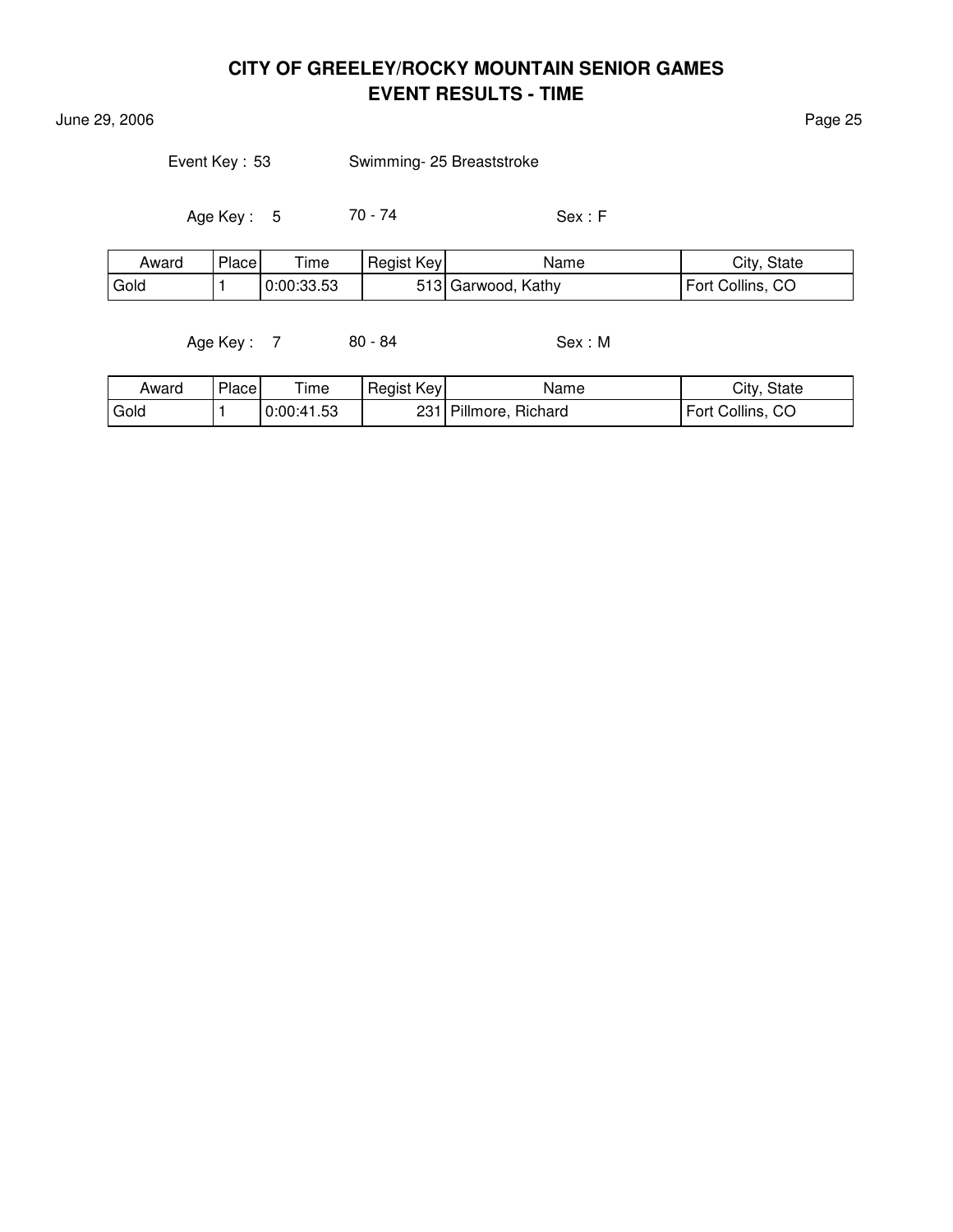June 29, 2006 Page 26

Event Key : 54 Swimming- 25 Elem. Back

Age Key : 5 70 - 74 Sex : F

| Award    | Place | Time       | Regist Key | Name                     | City, State      |
|----------|-------|------------|------------|--------------------------|------------------|
| Gold     |       | 0:00:30.50 |            | 513 Garwood, Kathy       | Fort Collins, CO |
| l Silver |       | 0:00:43.34 |            | 2494   Quinlan, Patricia | Aurora, CO       |

Age Key: 6 75 - 79 Sex: M

| Award | Place | Time       | Regist Key | Name                | City, State   |
|-------|-------|------------|------------|---------------------|---------------|
| Gold  |       | 0:00:43.06 |            | 560 Zeleny, Richard | CO<br>Pueblo, |

Age Key : 7 80 - 84 Sex : M

| Award  | Place | Time       | Regist Key | Name                  | City, State      |
|--------|-------|------------|------------|-----------------------|------------------|
| ' Gold |       | 0:00:41.60 |            | 231 Pillmore, Richard | Fort Collins, CO |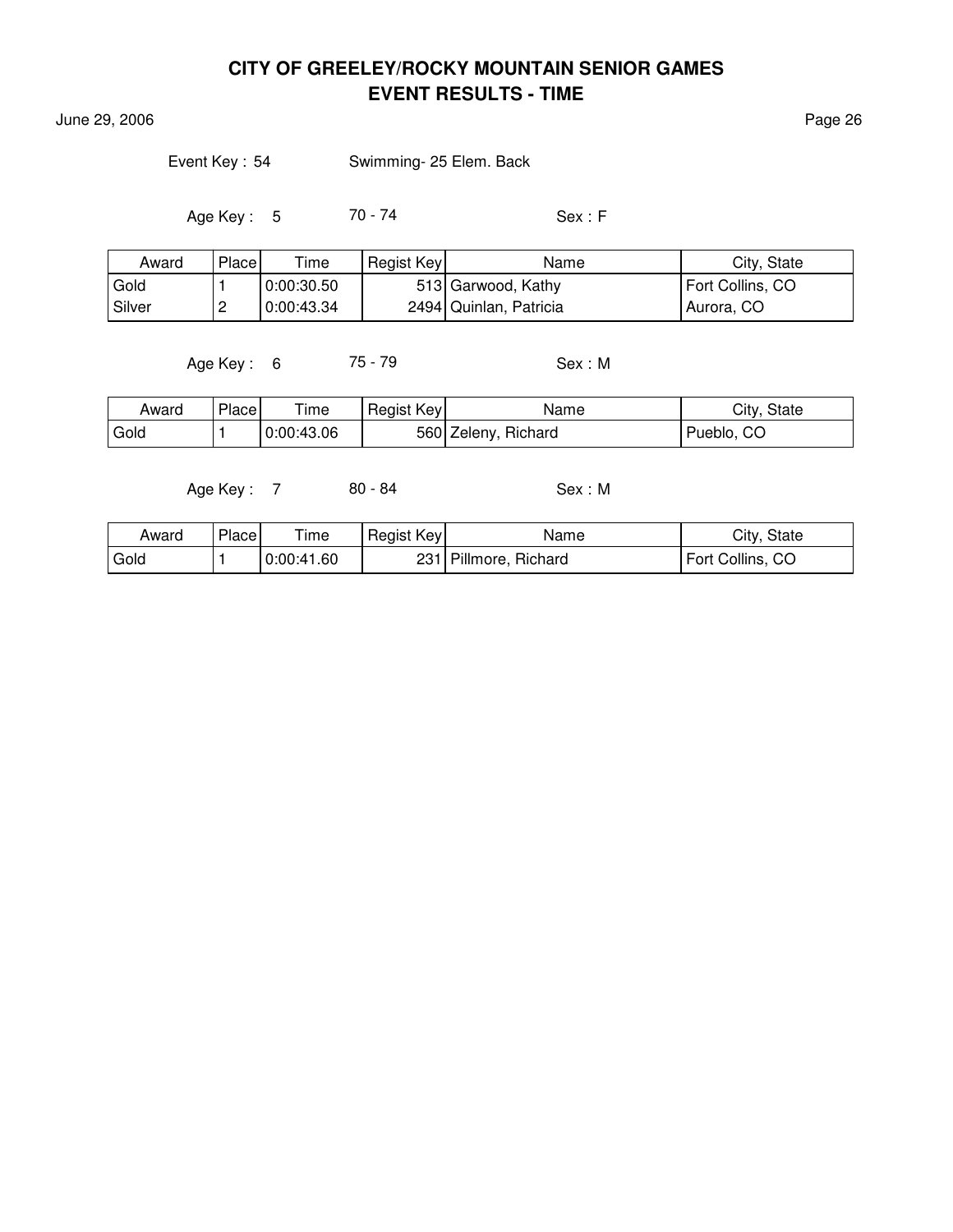June 29, 2006 **Page 27** 

Event Key: 55 Swimming- 25 Frontcrawl

Age Key : 5 70 - 74 Sex : F

| Award  | Place    | $T$ ime    | Regist Key | Name                   | City, State      |
|--------|----------|------------|------------|------------------------|------------------|
| Gold   |          | 0.00.22.94 |            | 513 Garwood, Kathy     | Fort Collins, CO |
| Silver | <u>.</u> | 0:00:37.25 |            | 2494 Quinlan, Patricia | Aurora, CO       |

Age Key: 6 75 - 79 Sex: M

| Award | Place | --<br>ime  | Regist Key | Name                | City, State |
|-------|-------|------------|------------|---------------------|-------------|
| Gold  |       | 0:00:24.19 |            | 560 Zeleny, Richard | Pueblo, CO  |

Age Key : 7 80 - 84 Sex : M

| Award | Place | Time       | Regist Key | Name                  | City, State      |
|-------|-------|------------|------------|-----------------------|------------------|
| Gold  |       | 0:00:34.94 |            | 231 Pillmore, Richard | Fort Collins, CO |

Age Key : 8 85 - 89 Sex : F

| Award | Place | Time       | Regist Key | Name               | City, State      |
|-------|-------|------------|------------|--------------------|------------------|
| Gold  |       | 0:00:27.46 |            | 511 Santich, Peggy | Fort Collins, CO |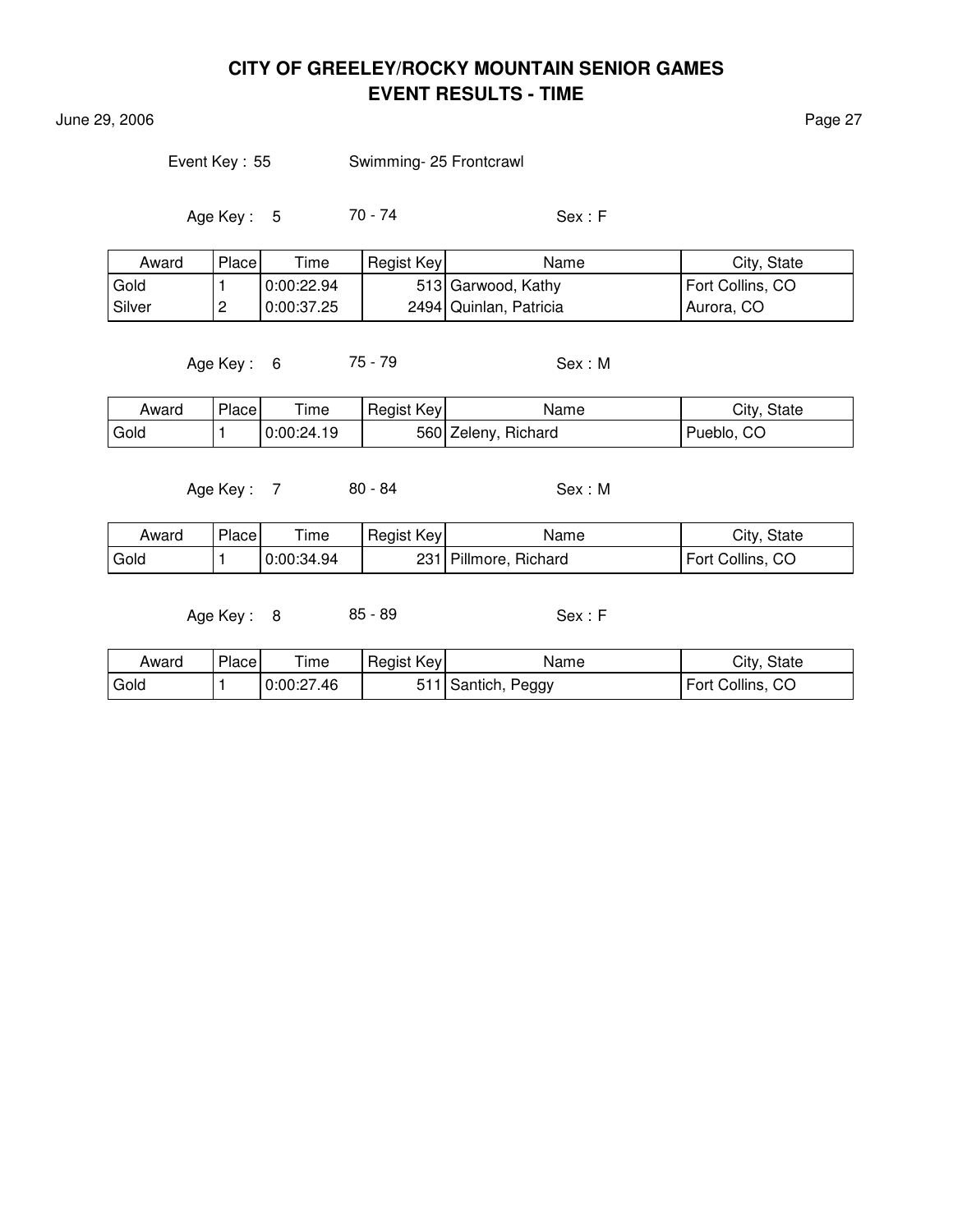June 29, 2006 Page 28

Event Key: 56 Swimming- 25 Sidestroke

Age Key : 5 70 - 74 Sex : F

| Award | Place | Time       | Regist Key | Name               | City, State      |
|-------|-------|------------|------------|--------------------|------------------|
| Gold  |       | 0:00:30.19 |            | 513 Garwood, Kathy | Fort Collins, CO |

Age Key : 6 75 - 79 Sex : M

| Award | Place | ime        | Regist Key | Name                | City, State |
|-------|-------|------------|------------|---------------------|-------------|
| Gold  |       | 0:00:40.15 |            | 560 Zeleny, Richard | Pueblo, CO  |

Age Key : 7 80 - 84 Sex : M

| Award | Place | Time       | <b>Regist Keyl</b> | Name              | City, State      |
|-------|-------|------------|--------------------|-------------------|------------------|
| Gold  |       | 0:00:34.69 | 231                | Pillmore, Richard | Fort Collins, CO |

Age Key : 8 85 - 89 Sex : F

| Award | Place | l ime      | Regist Key | Name                  | City, State      |
|-------|-------|------------|------------|-----------------------|------------------|
| Gold  |       | 0:00:33.44 |            | ' Santich, .<br>Peggy | Fort Collins, CO |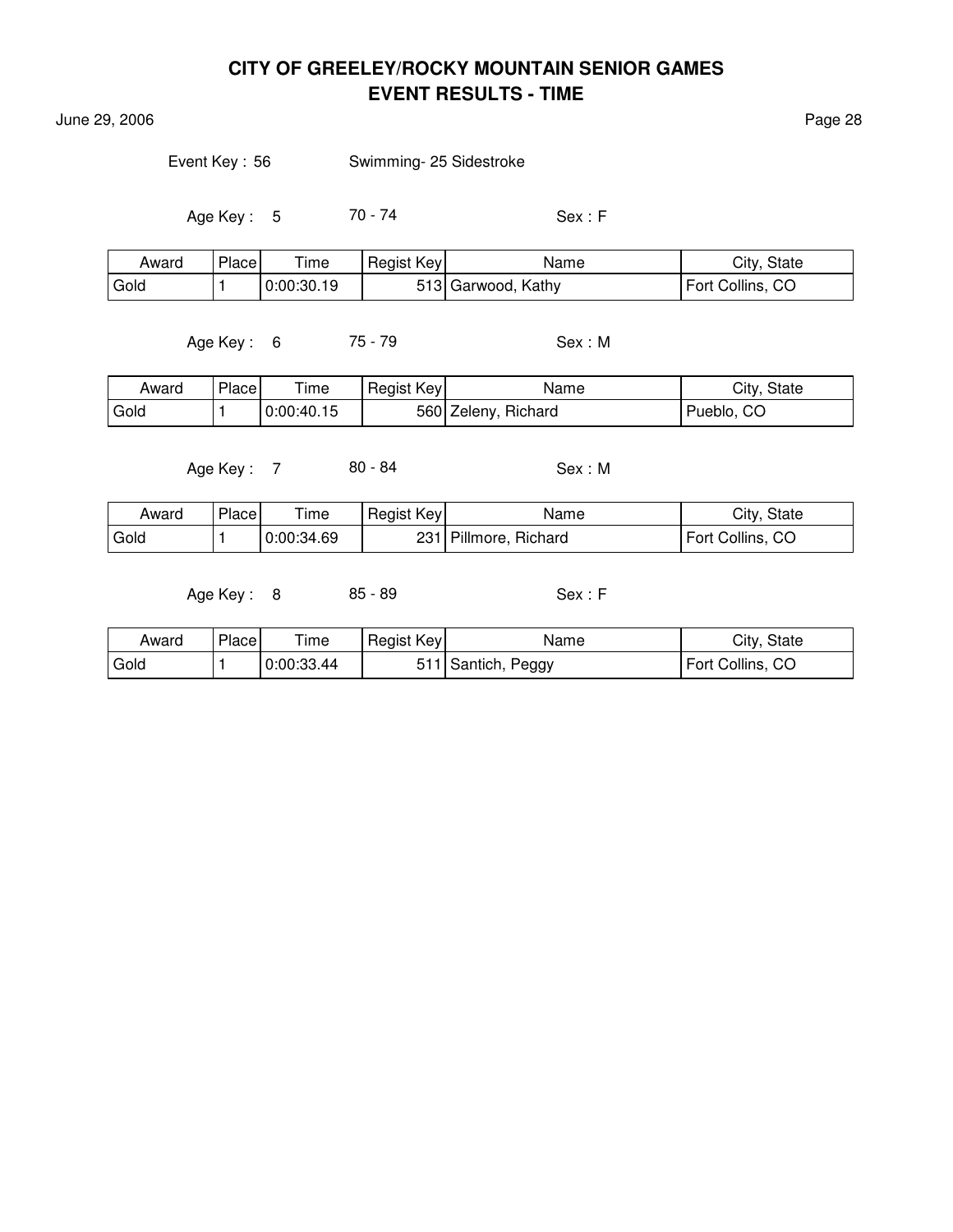June 29, 2006 Page 29

Event Key : 58 Swimming- 50 Sidestroke

Age Key : 5 70 - 74 Sex : F

| Award  | Place    | Time       | Regist Key | Name                     | City, State      |
|--------|----------|------------|------------|--------------------------|------------------|
| Gold   |          | 0.01:05.60 |            | 513 Garwood, Kathy       | Fort Collins, CO |
| Silver | <u>_</u> | 0:01:24.38 |            | 2494   Quinlan, Patricia | Aurora, CO       |

Age Key: 6 75 - 79 Sex: M

| Award | Place | Time       | Regist Key | Name                | City, State |
|-------|-------|------------|------------|---------------------|-------------|
| Gold  |       | 0:01:33.10 |            | 560 Zeleny, Richard | Pueblo, CO  |

Age Key : 7 80 - 84 Sex : M

| Award  | Place | Time       | Regist Key | Name                  | City, State      |
|--------|-------|------------|------------|-----------------------|------------------|
| ' Gold |       | 0:01:18.24 |            | 231 Pillmore, Richard | Fort Collins, CO |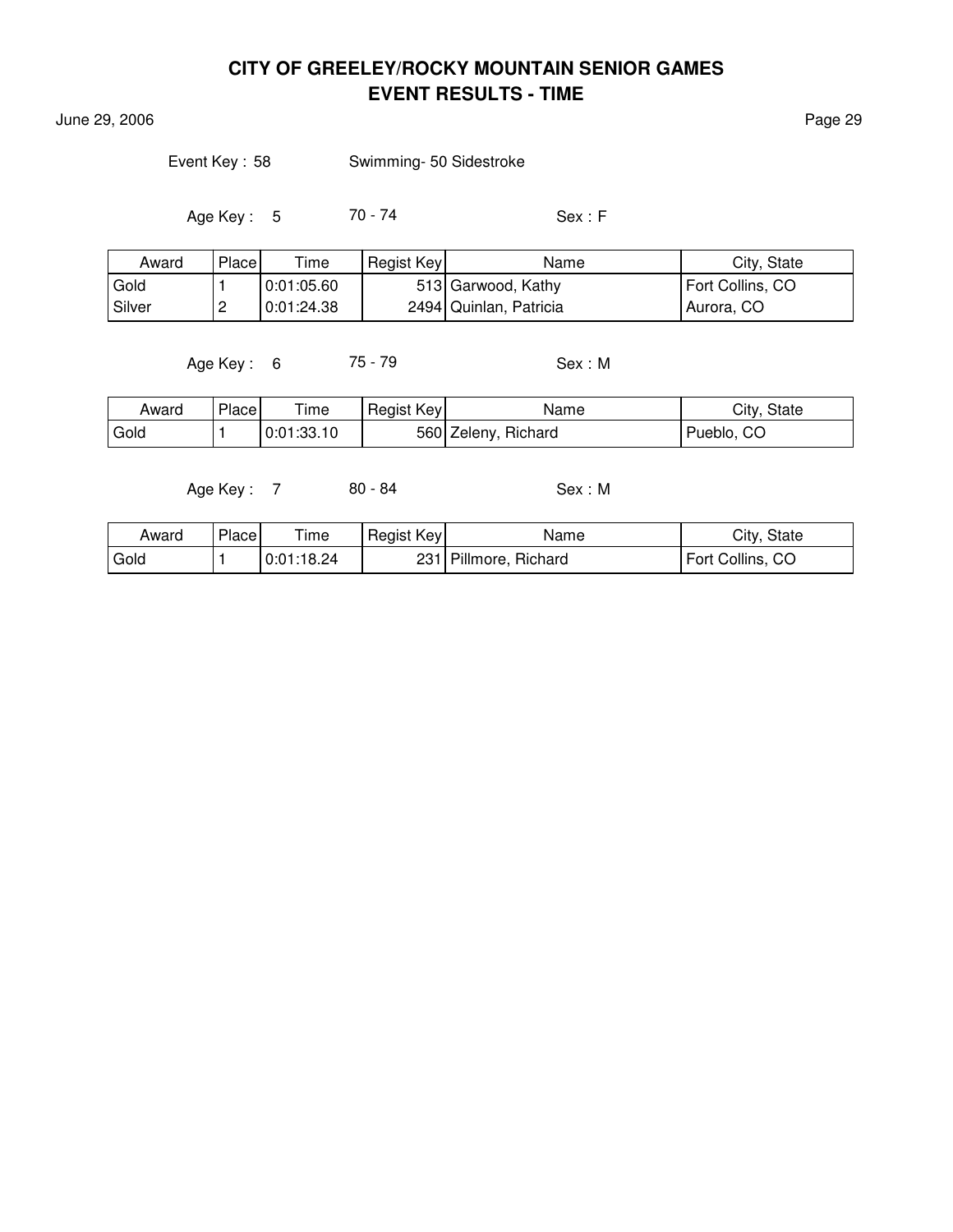June 29, 2006 Page 30

Event Key : 59 SWIMMING - 100 IM

Age Key : 2 55 - 59 Sex : F

| Award | Place | Time       | Regist Key | Name             | City, State   |
|-------|-------|------------|------------|------------------|---------------|
| Gold  |       | 2:15:86.00 |            | 2342 Telitz, Jil | CO<br>Aurora, |

Age Key : 2 55 - 59 Sex : M

| Award | Place | l ime      | Regist Key | Name               | City, State          |
|-------|-------|------------|------------|--------------------|----------------------|
| Gold  |       | 2:24:45.00 |            | 2418 Lohr, Richard | Colorado Springs, CO |

Age Key : 4 65 - 69 Sex : M

| Award    | Place | Time       | Regist Key | Name                 | City, State     |
|----------|-------|------------|------------|----------------------|-----------------|
| Gold     |       | 1:37:25.00 |            | 1736 McGill, Donald  | Westminster, CO |
| l Silver |       | 1:43:52.00 |            | 1562 HOLTHAUS, ROGER | OMAHA, NE       |

Age Key : 5 70 - 74 Sex : F

| Award  | <b>Place</b> | Time       | Regist Key | Name                     | City, State         |
|--------|--------------|------------|------------|--------------------------|---------------------|
| Gold   |              | 2:14:88.00 |            | 1277 Lutkin, Lynn        | Fort Collins, CO    |
| Silver | ے            | 2:17:37.00 |            | 2511 Kronwall, Katherine | Bayfield, CO        |
| Bronze | 3            | 2:29:37.00 |            | 8 Hertzberg, Ruth        | Copper Mountain, CO |
|        | 4            | 2:42:42.00 |            | 2383 Weigand, Jacqueline | Westminster, CO     |
|        | 5            | 2:59:27.00 |            | 1127 Garity, Isabel      | Fort Collins, CO    |

Age Key : 6 75 - 79 Sex : F

| Award | Place | $\tau$ ime | Regist Key | Name            | City, State |
|-------|-------|------------|------------|-----------------|-------------|
| Gold  |       | 3:27:64.00 |            | 44 Sauer, Helen | Denver, CO  |

Age Key: 6 75 - 79 Sex: M

| Award | Place | ÷<br>ime   | Regist Key | Name                  | City.<br>State |
|-------|-------|------------|------------|-----------------------|----------------|
| Gold  |       | 1:31:41.00 |            | 1535  Hadley, Stephen | CO<br>Arvada,  |

Age Key : 7 80 - 84 Sex : F

| Award  | Place | $T$ ime    | Regist Key | Name              | City, State          |
|--------|-------|------------|------------|-------------------|----------------------|
| ' Gold |       | 3:58:94.00 |            | 454 Gatza, Willie | Colorado Springs, CO |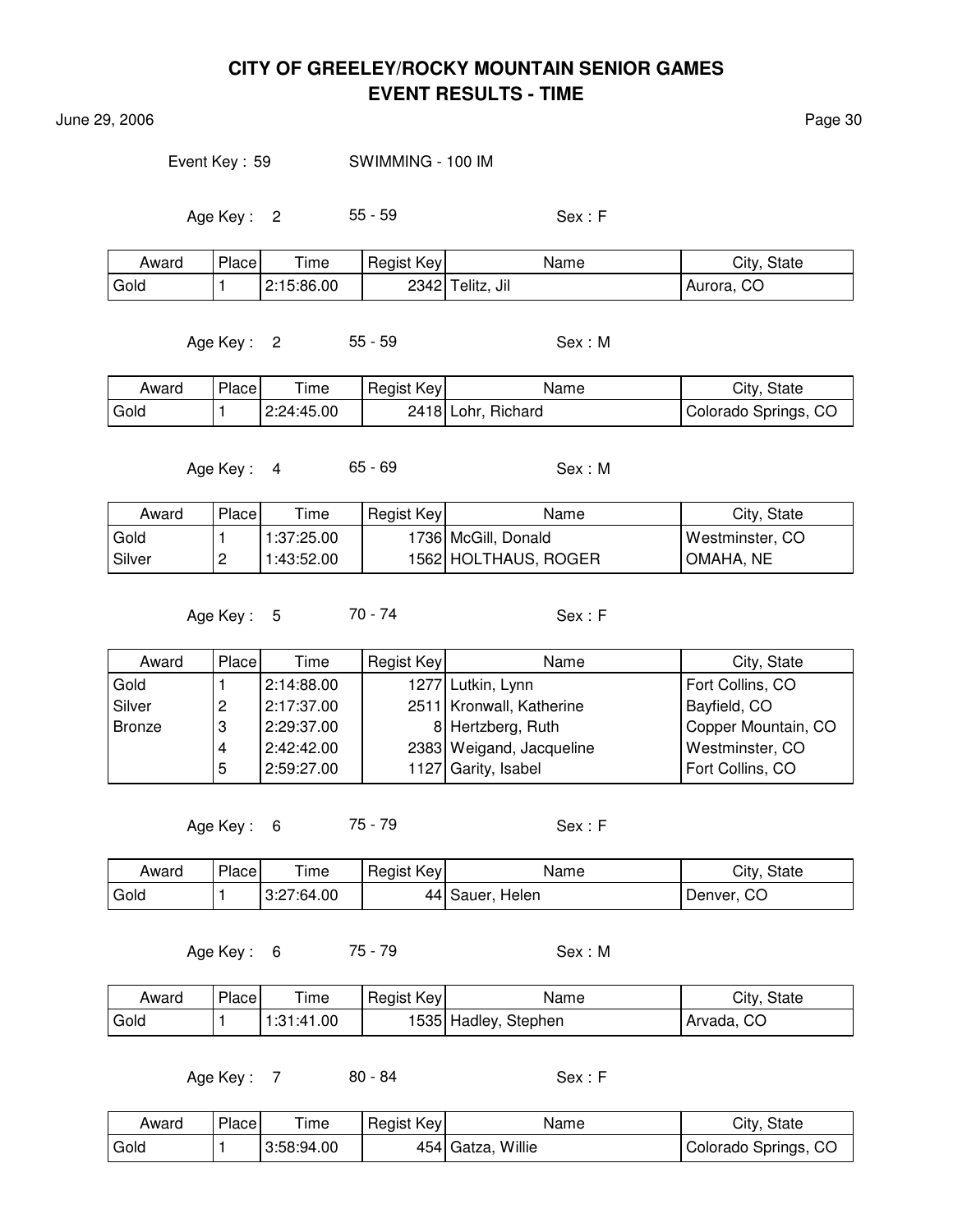June 29, 2006 Page 31

Event Key : 59 SWIMMING - 100 IM

Age Key : 8 85 - 89 Sex : F

| Award             | Place | Time       | Regist Key | Name                | City, State   |
|-------------------|-------|------------|------------|---------------------|---------------|
| <sup>I</sup> Gold |       | 2:48:94.00 |            | 2128 Kendall, Betty | CO<br>Aurora, |

Age Key : 8 85 - 89 Sex : M

| Award | <b>Place</b> | Time       | Regist Key | Name              | City, State |
|-------|--------------|------------|------------|-------------------|-------------|
| Gold  |              | 3:46:88.00 |            | 530 Wood, Richard | Aurora, CO  |